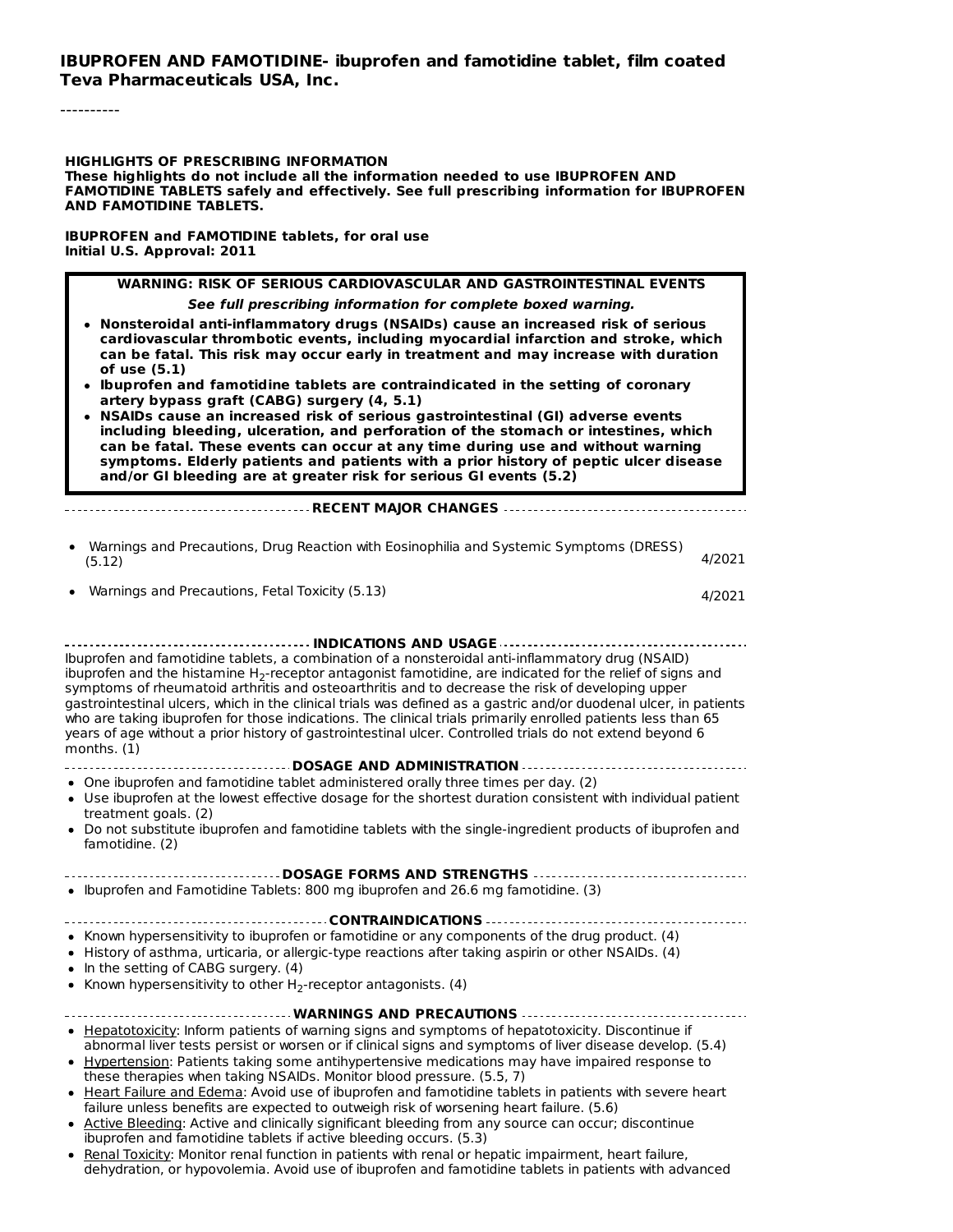dehydration, or hypovolemia. Avoid use of ibuprofen and famotidine tablets in patients with advanced renal disease unless benefits are expected to outweigh risk of worsening renal function. (5.7) • Anaphylactic Reactions: Seek emergency help if an anaphylactic reaction occurs. (5.8)

- Exacerbation of Asthma Related to Aspirin Sensitivity: Ibuprofen and famotidine tablets are contraindicated in patients with aspirin-sensitive asthma. Monitor patients with preexisting asthma (without aspirin-sensitivity). (5.10)
- Serious Skin Reactions: Discontinue ibuprofen and famotidine tablets at first appearance of skin rash or other signs of hypersensitivity. (5.11)
- Drug Reaction with Eosinophilia and Systematic Symptoms (DRESS): Discontinue and evaluate clinically. (5.12)
- Fetal Toxicity: Limit use of NSAIDs, including ibuprofen and famotidine tablets, between about 20 to 30 weeks in pregnancy due to the risk of oligohydramnios/fetal renal dysfunction. Avoid use of NSAIDs in women at about 30 weeks gestation and later in pregnancy due to the risks of oligohydramnios/fetal renal dysfunction and premature closure of the fetal ductus arteriosus. (5.13, 8.1)
- Hematologic Toxicity: Monitor hemoglobin or hematocrit in patient with any signs or symptoms of anemia. (5.14)

**ADVERSE REACTIONS** Most common adverse reactions (greater than or equal to 1% and greater than ibuprofen alone) are nausea, diarrhea, constipation, upper abdominal pain, and headache. (6.1) **To report SUSPECTED ADVERSE REACTIONS, contact Teva at 1-888-838-2872 or FDA at 1- 800-FDA-1088 or www.fda.gov/medwatch.**

**DRUG INTERACTIONS** See full prescribing information for a list of clinically important drug interactions. (7)

- **USE IN SPECIFIC POPULATIONS**
- **Pregnancy: Use of NSAIDs during the third trimester of pregnancy increases the risk of premature** closure of the fetal ductus arteriosus. Avoid use of NSAIDs in pregnant women starting at 30 weeks gestation. (5.13, 8.1)
- Females and Males of Reproductive Potential: NSAIDs are associated with reversible infertility. Consider withdrawal of ibuprofen and famotidine tablets in women who have difficulties conceiving. (8.3)

#### **See 17 for PATIENT COUNSELING INFORMATION and Medication Guide.**

**Revised: 12/2021**

#### **FULL PRESCRIBING INFORMATION: CONTENTS\* WARNING: RISK OF SERIOUS CARDIOVASCULAR AND GASTROINTESTINAL EVENTS 1 INDICATIONS AND USAGE**

- **2 DOSAGE AND ADMINISTRATION**
- 
- **3 DOSAGE FORMS AND STRENGTHS**

#### **4 CONTRAINDICATIONS**

#### **5 WARNINGS AND PRECAUTIONS**

- 5.1 Cardiovascular Thrombotic Events
- 5.2 Gastrointestinal Bleeding, Ulceration, and Perforation
- 5.3 Active Bleeding
- 5.4 Hepatotoxicity
- 5.5 Hypertension
- 5.6 Heart Failure and Edema
- 5.7 Renal Toxicity and Hyperkalemia
- 5.8 Anaphylactic Reactions
- 5.9 Seizures
- 5.10 Exacerbation of Asthma Related to Aspirin Sensitivity
- 5.11 Serious Skin Reactions
- 5.12 Drug Reaction with Eosinophilia and Systemic Symptoms (DRESS)
- 5.13 Fetal Toxicity
- 5.14 Hematologic Toxicity
- 5.15 Masking of Inflammation and Fever
- 5.16 Laboratory Monitoring
- 5.17 Concomitant NSAID Use
- 5.18 Aseptic Meningitis
- 5.19 Ophthalmological Effects

#### **6 ADVERSE REACTIONS**

6.1 Clinical Trials Experience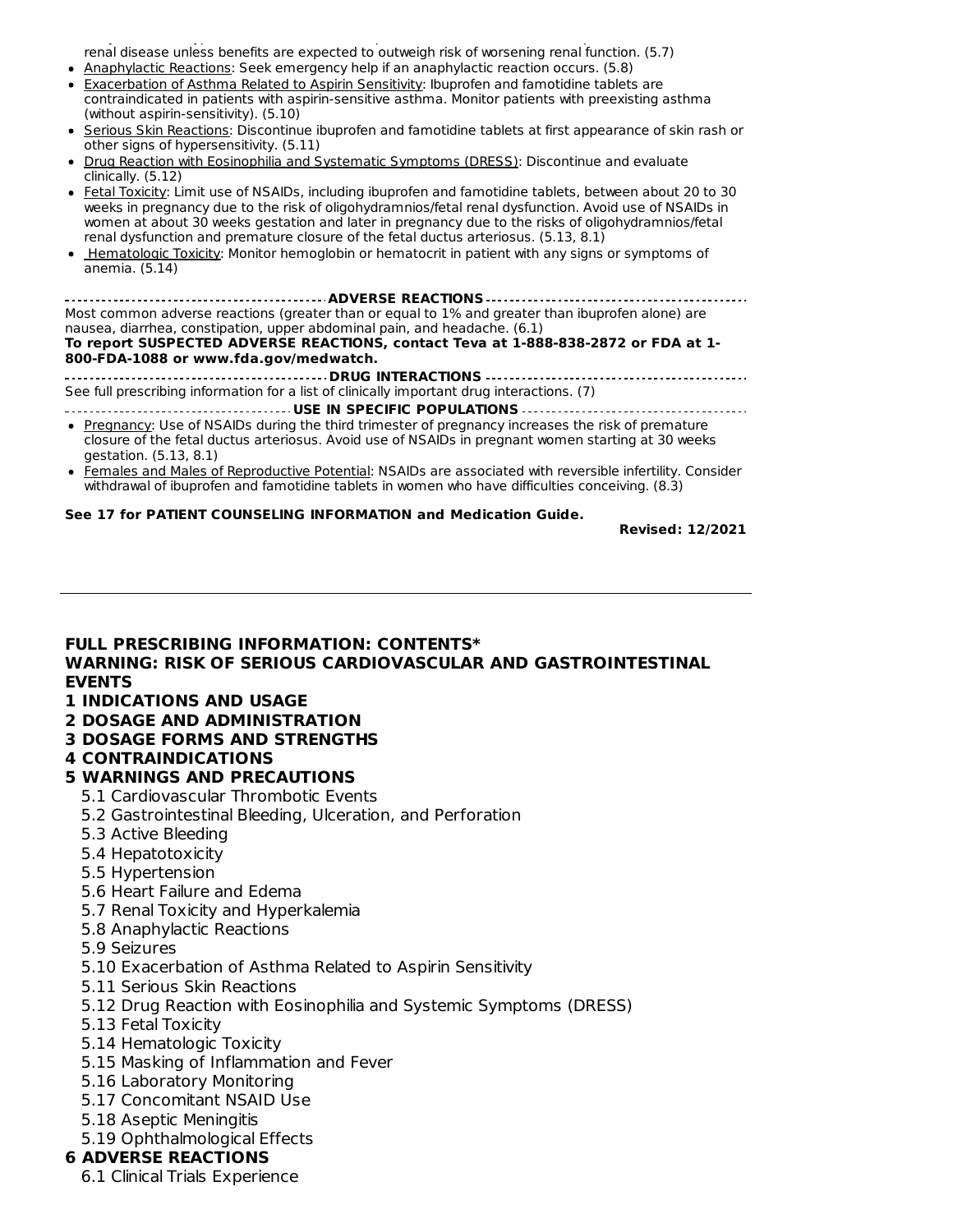#### 6.2 Postmarketing Experience

#### **7 DRUG INTERACTIONS**

#### **8 USE IN SPECIFIC POPULATIONS**

- 8.1 Pregnancy
- 8.2 Lactation
- 8.3 Females and Males of Reproductive Potential
- 8.4 Pediatric Use
- 8.5 Geriatric Use
- 8.6 Renal Insufficiency
- **10 OVERDOSAGE**

#### **11 DESCRIPTION**

#### **12 CLINICAL PHARMACOLOGY**

- 12.1 Mechanism of Action
- 12.2 Pharmacodynamics
- 12.3 Pharmacokinetics

#### **13 NONCLINICAL TOXICOLOGY**

13.1 Carcinogenesis, Mutagenesis, and Impairment of Fertility

#### **14 CLINICAL STUDIES**

#### **16 HOW SUPPLIED/STORAGE AND HANDLING**

#### **17 PATIENT COUNSELING INFORMATION**

\* Sections or subsections omitted from the full prescribing information are not listed.

#### **FULL PRESCRIBING INFORMATION**

#### **WARNING: RISK OF SERIOUS CARDIOVASCULAR AND GASTROINTESTINAL EVENTS**

**Cardiovascular Thrombotic Events**

- **Nonsteroidal anti-inflammatory drugs (NSAIDs) cause an increased risk of serious cardiovascular thrombotic events, including myocardial infarction and stroke, which can be fatal. This risk may occur early in treatment and may increase with duration of use [see Warnings and Precautions (5.1)].**
- **Ibuprofen and famotidine tablets are contraindicated in the setting of coronary artery bypass graft (CABG) surgery [see Contraindications (4) and Warnings and Precautions (5.1)].**

**Gastrointestinal Bleeding, Ulceration, and Perforation**

**NSAIDs cause an increased risk of serious gastrointestinal (GI) adverse events including bleeding, ulceration, and perforation of the stomach or intestines, which can be fatal. These events can occur at any time during use and without warning symptoms. Elderly patients and patients with a prior history of peptic ulcer disease and/or GI bleeding are at greater risk for serious GI events [see Warnings and Precautions (5.2)].**

### **1 INDICATIONS AND USAGE**

Ibuprofen and famotidine tablets, a combination of the NSAID ibuprofen and the histamine H $_2$ -receptor antagonist famotidine, are indicated for the relief of signs and symptoms of rheumatoid arthritis and osteoarthritis and to decrease the risk of developing upper gastrointestinal ulcers, which in the clinical trials was defined as a gastric and/or duodenal ulcer, in patients who are taking ibuprofen for those indications. The clinical trials primarily enrolled patients less than 65 years of age without a prior history of gastrointestinal ulcer. Controlled trials do not extend beyond 6 months [see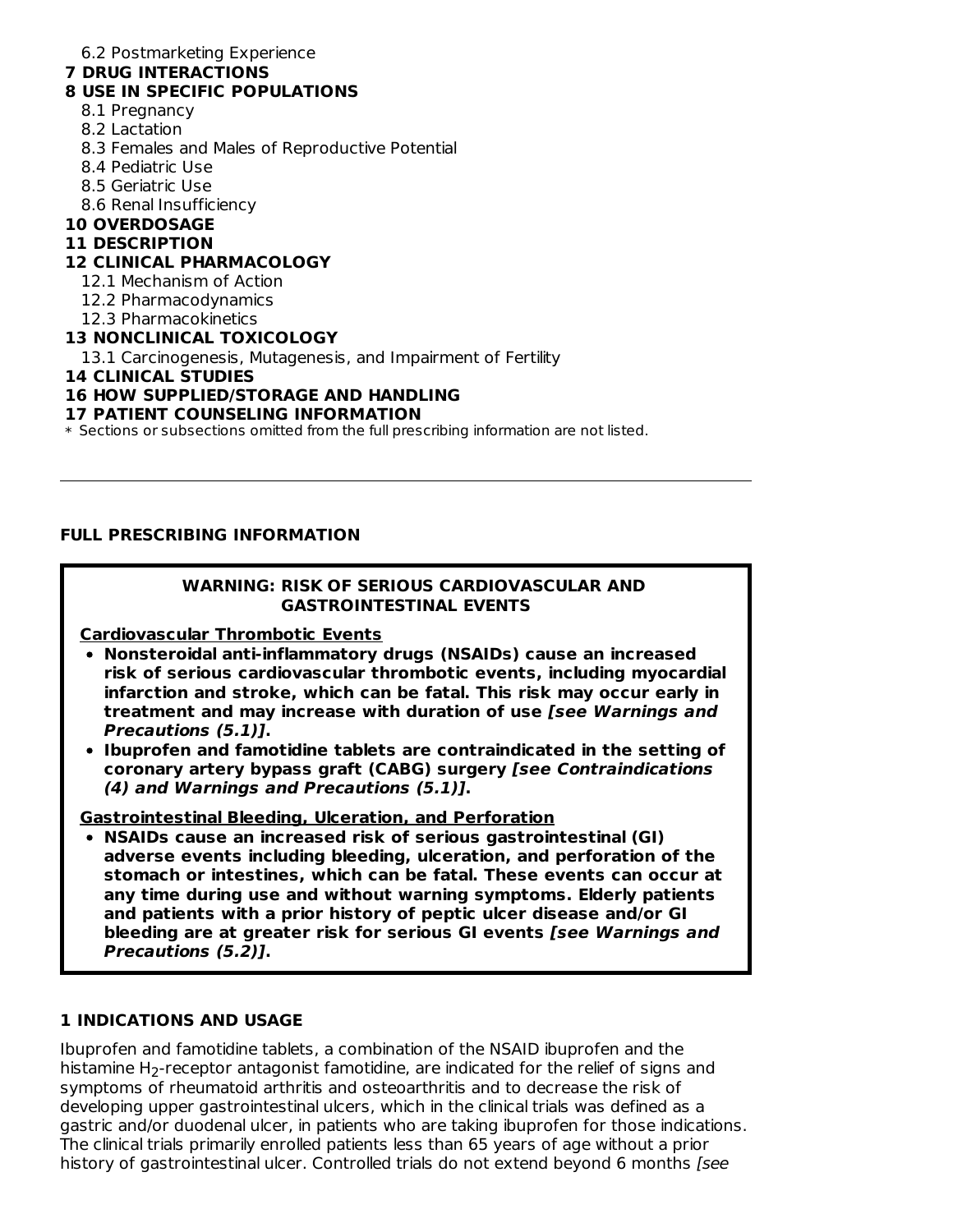### **2 DOSAGE AND ADMINISTRATION**

Carefully consider the potential benefits and risks of ibuprofen and famotidine tablets and other treatment options before deciding to use ibuprofen and famotidine tablets. Use ibuprofen at the lowest effective dosage for the shortest duration consistent with individual patient treatment goals [see Warnings and Precautions (5)].

The recommended daily dose of ibuprofen and famotidine 800 mg/26.6 mg is a single tablet administered orally three times per day.

Ibuprofen and famotidine tablets should be swallowed whole, and should not be cut to supply a lower dose. Do not chew, divide, or crush tablets.

Patients should be instructed that if a dose is missed, it should be taken as soon possible. However, if the next scheduled dose is due, the patient should not take the missed dose, and should be instructed to take the next dose on time. Patients should be instructed not to take 2 doses at one time to make up for a missed dose.

Do not substitute ibuprofen and famotidine tablets with the single-ingredient products of ibuprofen and famotidine.

### **3 DOSAGE FORMS AND STRENGTHS**

Ibuprofen and Famotidine Tablets: 800 mg/26.6 mg are light blue to blue, oval, biconvex, film-coated tablet imprinted with TEVA 8107 on one side and plain on the other side contains 800 mg ibuprofen, USP and 26.6 mg famotidine, USP.

### **4 CONTRAINDICATIONS**

Ibuprofen and famotidine tablets are contraindicated in the following patients:

- Known hypersensitivity (e.g., anaphylactic reactions and serious skin reactions) to ibuprofen or famotidine or any components of the drug product [see Warnings and Precautions (5.8, 5.11)].
- History of asthma, urticaria, or other allergic-type reactions after taking aspirin or other NSAIDs. Severe, sometimes fatal, anaphylactic reactions to NSAIDs have been reported in such patients [see Warnings and Precautions (5.8, 5.10)].
- In the setting of coronary artery bypass graft (CABG) surgery *[see Warnings and* Precautions (5.1)].
- Ibuprofen and famotidine tablets should not be administered to patients with a history of hypersensitivity to other  $\mathsf{H}_2$ -receptor antagonists. Cross sensitivity with other  $H_2$ -receptor antagonists has been observed.

### **5 WARNINGS AND PRECAUTIONS**

### **5.1 Cardiovascular Thrombotic Events**

Clinical trials of several COX-2 selective and nonselective NSAIDs of up to three years duration have shown an increased risk of serious cardiovascular (CV) thrombotic events, including myocardial infarction (MI), and stroke, which can be fatal. Based on available data, it is unclear that the risk for CV thrombotic events is similar for all NSAIDS. The relative increase in serious CV thrombotic events over baseline conferred by NSAID use appears to be similar in those with and without known CV disease or risk factors for CV disease. However, patients with known CV disease or risk factors had a higher absolute incidence of excess serious CV thrombotic events, due to their increased baseline rate. Some observational studies found that this increased risk of serious CV thrombotic events began as early as the first weeks of treatment. The increase in CV thrombotic risk has been observed most consistently at higher doses.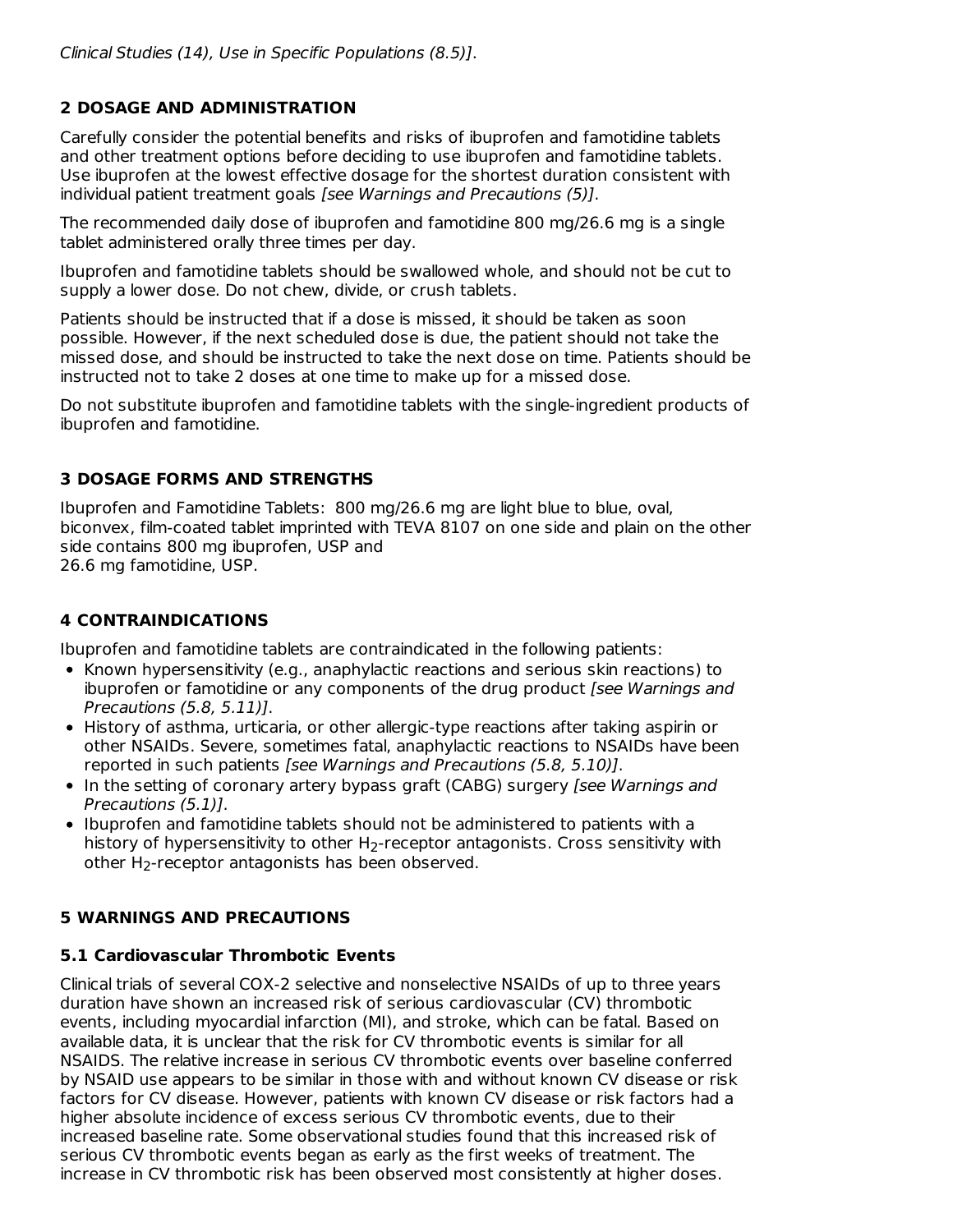To minimize the potential risk for an adverse CV event in NSAID-treated patients, use the lowest effective dose for the shortest duration possible. Physicians and patients should remain alert for the development of such events, throughout the entire treatment course, even in the absence of previous CV symptoms. Patients should be informed about the symptoms of serious CV events and the steps to take if they occur.

There is no consistent evidence that concurrent use of aspirin mitigates the increased risk of serious CV thrombotic events associated with NSAID use. The concurrent use of aspirin and an NSAID, such as ibuprofen, increases the risk of serious gastrointestinal GI events [see Warnings and Precautions (5.2)].

#### Status Post Coronary Artery Bypass Graft (CABG) Surgery

Two large, controlled, clinical trials of a COX-2 selective NSAID for the treatment of pain in the first

10 to 14 days following CABG surgery found an increased incidence of myocardial infarction and stroke. NSAIDs are contraindicated in the setting of CABG [see Contraindications (4)].

#### Post-MI Patients

Observational studies conducted in the Danish National Registry have demonstrated that patients treated with NSAIDs in the post-MI period were at increased risk of reinfarction, CV-related death, and all-cause mortality beginning in the first week of treatment. In this same cohort, the incidence of death in the first year post-MI was 20 per 100 person years in NSAID-treated patients compared to 12 per 100 person years in non-NSAID exposed patients. Although the absolute rate of death declined somewhat after the first year post-MI, the increased relative risk of death in NSAID users persisted over at least the next four years of follow-up.

Avoid the use of ibuprofen and famotidine tablets in patients with a recent MI unless the benefits are expected to outweigh the risk of recurrent CV thrombotic events. If ibuprofen and famotidine tablets are used in patients with a recent MI, monitor patients for signs of cardiac ischemia.

## **5.2 Gastrointestinal Bleeding, Ulceration, and Perforation**

NSAIDs, including ibuprofen, cause serious gastrointestinal (GI) adverse events including inflammation, bleeding, ulceration, and perforation of the esophagus, stomach, small intestine, or large intestine, which can be fatal. These serious adverse events can occur at any time, with or without warning symptoms, in patients treated with NSAIDS. Only one in five patients who develop a serious upper GI adverse event on NSAID therapy is symptomatic. Upper GI ulcers, gross bleeding, or perforation caused by NSAIDs occurred in approximately 1% of patients treated for 3 to 6 months, and in about 2% to 4% of patients treated for one year. However, even short-term NSAID therapy is not without risk.

### Risk Factors for GI Bleeding, Ulceration, and Perforation

Patients with a prior history of peptic ulcer disease and/or GI bleeding who used NSAIDs had a greater than 10-fold increased risk for developing a GI bleed compared to patients without these risk factors. Other factors that increase the risk of GI bleeding in patients treated with NSAIDs include longer duration of NSAID therapy; concomitant use of oral corticosteroids, aspirin, anticoagulants, or selective serotonin reuptake inhibitors (SSRIs); smoking; use of alcohol; older age; and poor general health status. Most postmarketing reports of fatal GI events occurred in elderly or debilitated patients. Additionally, patients with advanced liver disease and/or coagulopathy are at increased risk for GI bleeding. NSAIDs should be given with care to patients with a history of inflammatory bowel disease (ulcerative colitis, Crohn's disease) as their condition may be exacerbated.

Strategies to Minimize the GI Risks in NSAID-treated patients:

- Use the lowest effective dosage for the shortest possible duration.
- Avoid administration of more than one NSAID at a time.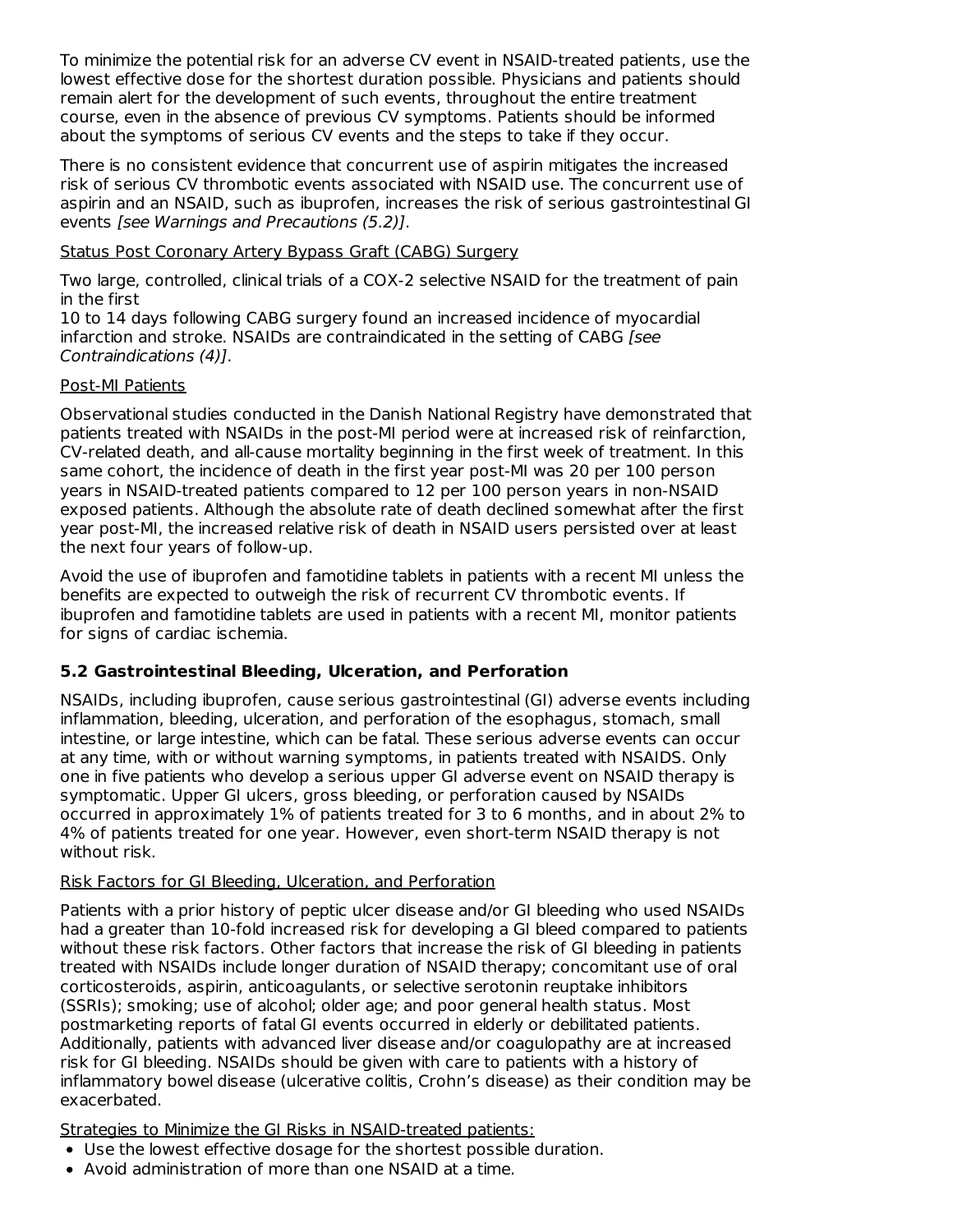- Avoid use in patients at higher risk unless benefits are expected to outweigh the increased risk of bleeding. For such patients, as well as those with active GI bleeding, consider alternate therapies other than NSAIDs.
- Remain alert for signs and symptoms of GI ulceration and bleeding during NSAID therapy.
- If a serious GI adverse event is suspected, promptly initiate evaluation and treatment, and discontinue ibuprofen and famotidine tablets until a serious GI adverse event is ruled out.
- In the setting of concomitant use of low-dose aspirin for cardiac prophylaxis, monitor patients more closely for evidence of GI bleeding [see Drug Interactions (7)].

### **5.3 Active Bleeding**

When active and clinically significant bleeding from any source occurs in patients receiving ibuprofen and famotidine tablets, the treatment should be withdrawn. Patients with initial hemoglobin values of 10 g or less who are to receive long-term therapy should have hemoglobin values determined periodically.

## **5.4 Hepatotoxicity**

Elevations of ALT or AST (three or more times the upper limit of normal [ULN]) have been reported in approximately 1% of NSAID-treated patients in clinical trials. In addition, rare, sometimes fatal, cases of severe hepatic injury, including fulminant hepatitis, liver necrosis, and hepatic failure have been reported.

Elevations of ALT or AST (less than three times ULN) may occur in up to 15% of patients treated with NSAIDs including ibuprofen.

Inform patients of the warning signs and symptoms of hepatotoxicity (e.g., nausea, fatigue, lethargy, diarrhea, pruritus, jaundice, right upper quadrant tenderness, and "flulike" symptoms). If clinical signs and symptoms consistent with liver disease develop, or if systemic manifestations occur (e.g., eosinophilia, rash, etc.), discontinue ibuprofen and famotidine tablets immediately, and perform a clinical evaluation of the patient.

### **5.5 Hypertension**

NSAIDs, including ibuprofen and famotidine tablets, can lead to new onset of hypertension or worsening of pre-existing hypertension, either of which may contribute to the increased incidence of CV events. Patients taking angiotensin converting enzyme (ACE) inhibitors, thiazide diuretics, or loop diuretics may have impaired response to these therapies when taking NSAIDs [see Drug Interactions (7)].

Monitor blood pressure (BP) during the initiation of NSAID treatment and throughout the course of therapy.

### **5.6 Heart Failure and Edema**

The Coxib and traditional NSAID Trialists' Collaboration meta-analysis of randomized controlled trials demonstrated an approximately two-fold increase in hospitalizations for heart failure in COX-2 selective treated patients and nonselective NSAID-treated patients compared to placebo-treated patients. In a Danish National Registry study of patients with heart failure, NSAID use increased the risk of MI, hospitalization for heart failure, and death.

Additionally, fluid retention and edema have been observed in some patients treated with NSAIDs. Use of ibuprofen may blunt the CV effects of several therapeutic agents used to treat these medical conditions (e.g., diuretics, ACE inhibitors, or angiotensin receptor blockers [ARBs]) [see Drug Interactions (7)].

Avoid the use of ibuprofen and famotidine tablets in patients with severe heart failure unless the benefits are expected to outweigh the risk of worsening heart failure. If ibuprofen and famotidine tablets are used in patients with severe heart failure, monitor patients for signs and symptoms of worsening heart failure.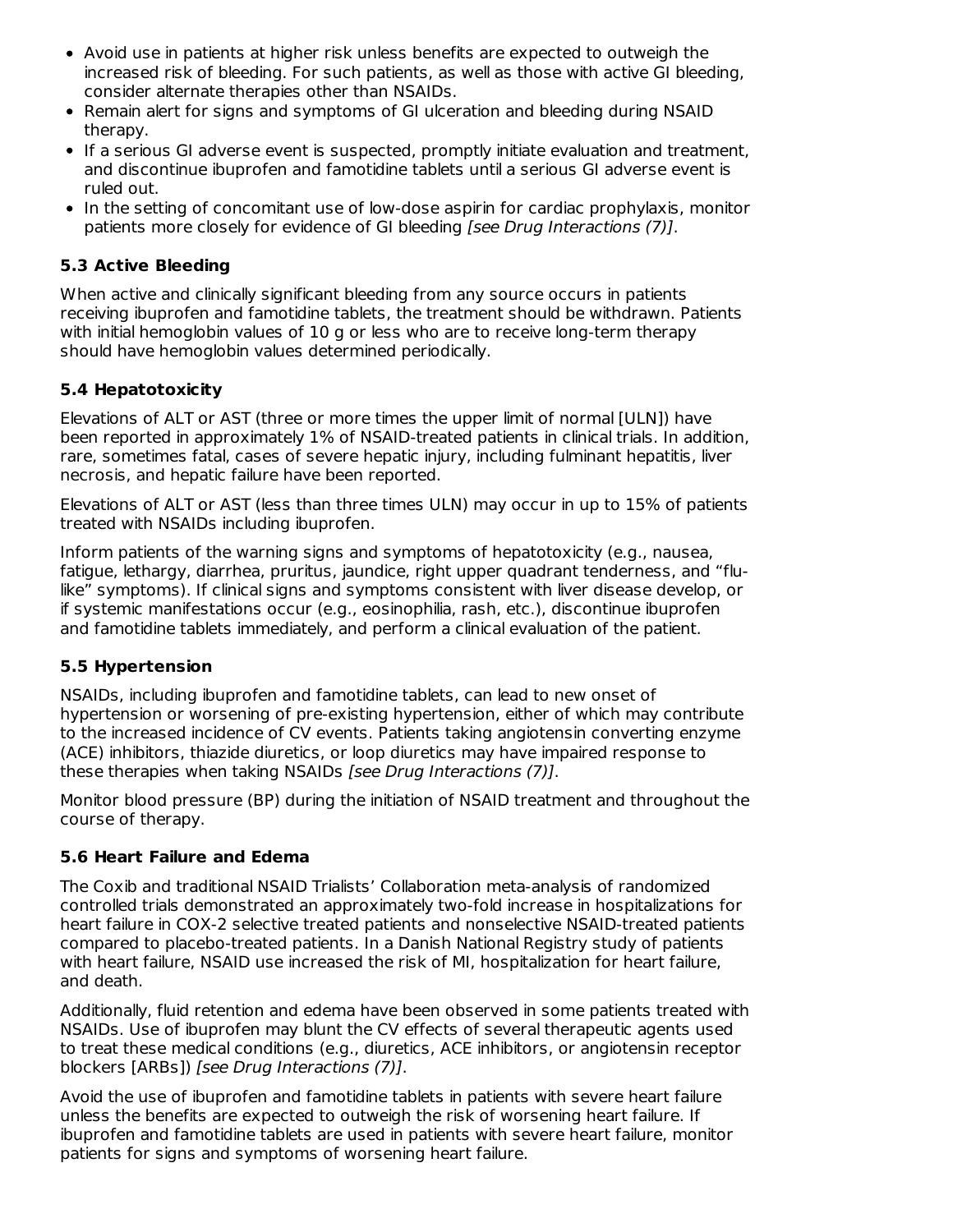### **5.7 Renal Toxicity and Hyperkalemia**

#### Renal Toxicity

Long-term administration of NSAIDs has resulted in renal papillary necrosis and other renal injury. Renal toxicity has also been seen in patients in whom renal prostaglandins have a compensatory role in the maintenance of renal perfusion. In these patients, administration of an NSAID may cause a dose-dependent reduction in prostaglandin formation and, secondarily, in renal blood flow, which may precipitate overt renal decompensation. Patients at greatest risk of this reaction are those with impaired renal function, dehydration, hypovolemia, heart failure, liver dysfunction, those taking diuretics and ACE-inhibitors or ARBs, and the elderly. Discontinuation of NSAID therapy was usually followed by recovery to the pretreatment state.

No information is available from controlled clinical studies regarding the use of ibuprofen and famotidine tablets in patients with advanced renal disease. The renal effects of ibuprofen and famotidine tablets may hasten the progression of renal dysfunction in patients with pre-existing renal disease.

Correct volume status in dehydrated or hypovolemic patients prior to initiating ibuprofen and famotidine tablets. Monitor renal function in patients with renal or hepatic impairment, heart failure, dehydration, or hypovolemia during use of ibuprofen and famotidine tablets *[see Drug Interactions (7)]*. Avoid the use of ibuprofen and famotidine tablets in patients with advanced renal disease unless the benefits are expected to outweigh the risk of worsening renal failure. If ibuprofen and famotidine tablets are used in patients with advanced renal disease, monitor patients for signs of worsening renal function.

#### Hyperkalemia

Increases in serum potassium concentration, including hyperkalemia, have been reported with use of NSAIDs, even in some patients without renal impairment. In patients with normal renal function, these effects have been attributed to a hyporeninemic-hypoaldosteronism state.

### **5.8 Anaphylactic Reactions**

Ibuprofen has been associated with anaphylactic reactions in patients with and without known hypersensitivity to ibuprofen and in patients with aspirin-sensitive asthma [see Contraindications (4), Warnings and Precautions (5.8)].

Seek emergency help if an anaphylactic reaction occurs.

#### **5.9 Seizures**

Central nervous system (CNS) adverse effects including seizures, delirium, and coma have been reported with famotidine in patients with moderate (creatinine clearance less than 50 mL/min) and severe renal insufficiency (creatinine clearance less than 10 mL/min), and the dosage of the famotidine component in ibuprofen and famotidine tablets is fixed. Therefore, ibuprofen and famotidine tablets are not recommended in patients with creatinine clearance less than 50 mL/min.

### **5.10 Exacerbation of Asthma Related to Aspirin Sensitivity**

A subpopulation of patients with asthma may have aspirin-sensitive asthma which may include chronic rhinosinusitis complicated by nasal polyps; severe, potentially fatal bronchospasm; and/or intolerance to aspirin and other NSAIDs. Because crossreactivity between aspirin and other NSAIDs has been reported in such aspirin-sensitive patients, ibuprofen and famotidine tablets are contraindicated in patients with this form of aspirin sensitivity *[see Contraindications (4)]*. When ibuprofen and famotidine tablets are used in patients with preexisting asthma (without known aspirin sensitivity), monitor patients for changes in the signs and symptoms of asthma.

#### **5.11 Serious Skin Reactions**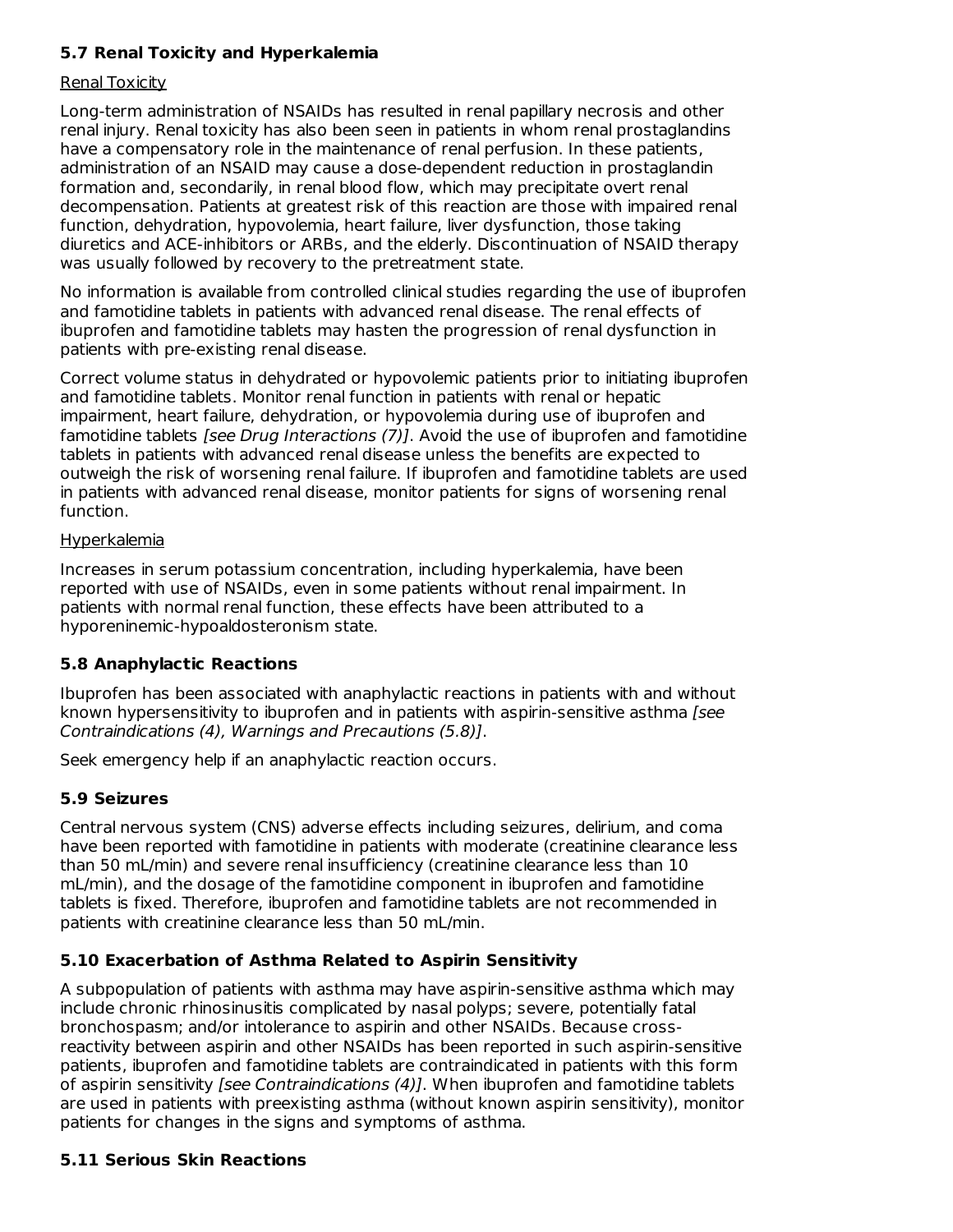NSAIDs, including ibuprofen, which is a component of ibuprofen and famotidine tablets, can cause serious skin adverse reactions such as exfoliative dermatitis, Stevens-Johnson Syndrome (SJS), and toxic epidermal necrolysis (TEN), which can be fatal. These serious events may occur without warning. Inform patients about the signs and symptoms of serious skin reactions and to discontinue the use of ibuprofen and famotidine tablets at the first appearance of skin rash or any other sign of hypersensitivity. Ibuprofen and famotidine tablets are contraindicated in patients with previous serious skin reactions to NSAIDs [see Contraindications (4)].

### **5.12 Drug Reaction with Eosinophilia and Systemic Symptoms (DRESS)**

Drug Reaction with Eosinophilia and Systemic Symptoms (DRESS) has been reported in patients taking NSAIDs such as ibuprofen and famotidine tablets. Some of these events have been fatal or life-threatening. DRESS typically, although not exclusively, presents with fever, rash, lymphadenopathy, and/or facial swelling. Other clinical manifestations may include hepatitis, nephritis, hematological abnormalities, myocarditis, or myositis. Sometimes symptoms of DRESS may resemble an acute viral infection. Eosinophilia is often present. Because this disorder is variable in its presentation, other organ systems not noted here may be involved. It is important to note that early manifestations of hypersensitivity, such as fever or lymphadenopathy, may be present even though rash is not evident. If such signs or symptoms are present, discontinue ibuprofen and famotidine tablets and evaluate the patient immediately.

## **5.13 Fetal Toxicity**

### Premature Closure of Fetal Ductus Arteriosus:

Avoid use of NSAIDs, including ibuprofen and famotidine tablets, in pregnant women at about 30 weeks gestation and later. NSAIDs, including ibuprofen and famotidine tablets, increase the risk of premature closure of the fetal ductus arteriosus at approximately this gestational age.

### Oligohydramnios/Neonatal Renal Impairment:

Use of NSAIDs, including ibuprofen and famotidine tablets, at about 20 weeks gestation or later in pregnancy may cause fetal renal dysfunction leading to oligohydramnios and, in some cases, neonatal renal impairment. These adverse outcomes are seen, on average, after days to weeks of treatment, although oligohydramnios has been infrequently reported as soon as 48 hours after NSAID initiation. Oligohydramnios is often, but not always, reversible with treatment discontinuation. Complications of prolonged oligohydramnios may, for example, include limb contractures and delayed lung maturation. In some postmarketing cases of impaired neonatal renal function, invasive procedures such as exchange transfusion or dialysis were required.

If NSAID treatment is necessary between about 20 weeks and 30 weeks gestation, limit ibuprofen and famotidine tablets use to the lowest effective dose and shortest duration possible. Consider ultrasound monitoring of amniotic fluid if ibuprofen and famotidine tablets treatment is needed for a pregnant woman. Discontinue ibuprofen and famotidine tablets if oligohydramnios occurs and follow up according to clinical practice [see Use in Specific Populations (8.1)].

## **5.14 Hematologic Toxicity**

Anemia has occurred in NSAID-treated patients. This may be due to occult or gross blood loss, fluid retention, or an incompletely described effect on erythropoiesis. If a patient treated with ibuprofen and famotidine tablets has any signs or symptoms of anemia, monitor hemoglobin or hematocrit.

NSAIDs, including ibuprofen and famotidine tablets, may increase the risk of bleeding events. Comorbid conditions such as coagulation disorders or concomitant use of warfarin, and other anticoagulants, antiplatelet agents (e.g., aspirin), serotonin reuptake inhibitors (SSRIs) and serotonin norepinephrine reuptake inhibitors (SNRIs) may increase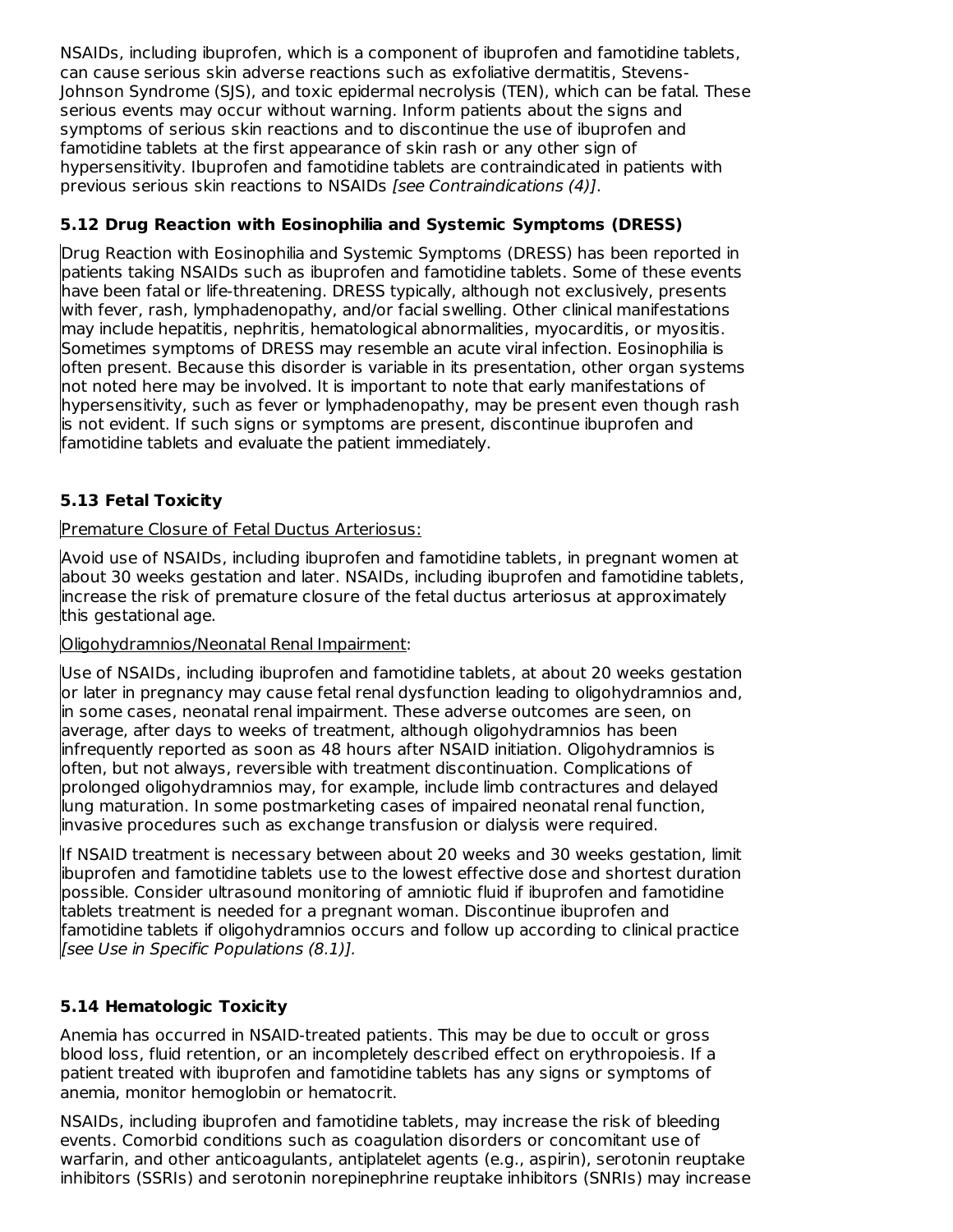the risk. Monitor these patients for signs of bleeding *[see Drug Interactions (7)]*.

### **5.15 Masking of Inflammation and Fever**

The pharmacological activity of ibuprofen and famotidine tablets in reducing inflammation, and possibly fever, may diminish the utility of diagnostic signs in detecting infections.

### **5.16 Laboratory Monitoring**

Because serious GI bleeding, hepatotoxicity, and renal injury can occur without warning symptoms or signs, consider monitoring patients on long-term NSAID treatment with a CBC and chemistry profile periodically [see Warnings and Precautions  $(5.2, 5.4, 5.7)$ ].

### **5.17 Concomitant NSAID Use**

Ibuprofen and famotidine tablets contain ibuprofen as one of its active ingredients. They should not be used with other ibuprofen-containing products.

The concomitant use of NSAIDs, including aspirin, with ibuprofen and famotidine tablets may increase the risk of adverse reactions [see Adverse Reactions (6), Drug Interactions (7), Clinical Studies (14)].

### **5.18 Aseptic Meningitis**

Aseptic meningitis with fever and coma has been observed on rare occasions in patients on ibuprofen, which is a component of ibuprofen and famotidine tablets. Although it is probably more likely to occur in patients with systemic lupus erythematosus (SLE) and related connective tissue diseases, it has been reported in patients who do not have an underlying chronic disease. If signs or symptoms of meningitis develop in a patient on ibuprofen and famotidine tablets, the possibility of its being related to ibuprofen should be considered.

### **5.19 Ophthalmological Effects**

Blurred and/or diminished vision, scotomata, and/or changes in color vision have been reported. If a patient develops such complaints while receiving ibuprofen and famotidine tablets, the drug should be discontinued, and the patient should have an ophthalmologic examination which includes central visual fields and color vision testing.

## **6 ADVERSE REACTIONS**

The following serious adverse reactions are discussed in greater detail in other sections of the labeling:

- Cardiovascular Thrombotic Events [see Warnings and Precautions (5.1)]
- GI Bleeding, Ulceration, and Perforation [see Warnings and Precautions (5.2)]
- Hepatotoxicity [see Warnings and Precautions (5.4)]
- Hypertension [see Warnings and Precautions (5.5)]
- Heart Failure and Edema [see Warnings and Precautions (5.6)]
- Renal Toxicity and Hyperkalemia [see Warnings and Precautions (5.7)]
- Anaphylactic Reactions [see Warnings and Precautions (5.8)]
- Seizures [see Warnings and Precautions (5.9)]
- Serious Skin Reactions [see Warnings and Precautions (5.11)]
- Drug Reaction with Eosinophilia and Systemic Symptoms (DRESS) [see Warnings and Precautions (5.12)]
- Fetal Toxicity [see Warnings and Precautions (5.13)]
- Hematologic Toxicity [see Warnings and Precautions (5.14)]
- Aseptic Meningitis [see Warnings and Precautions (5.18)]
- Ophthalmological Effects [see Warnings and Precautions (5.19)]

# **6.1 Clinical Trials Experience**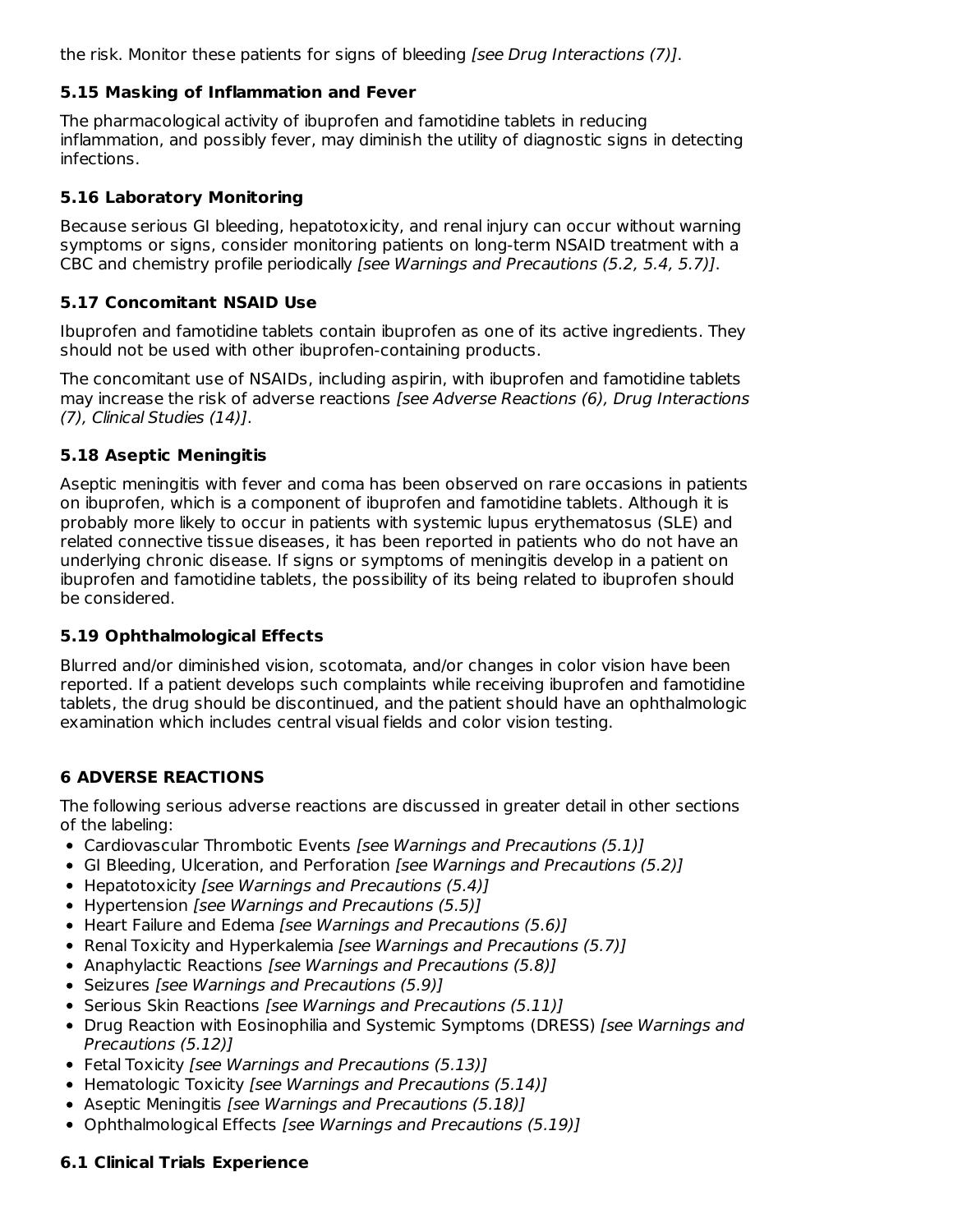Because clinical trials are conducted under widely varying conditions, adverse reaction rates observed in the clinical trials of a drug cannot be directly compared to rates in the clinical trials of another drug and may not reflect the rates observed in practice.

The safety of ibuprofen and famotidine tablets was evaluated in 1,022 patients in controlled clinical studies, including 508 patients treated for at least 6 months and 107 patients treated for approximately 1 year. Patients treated with ibuprofen and famotidine tablets ranged in age from 39 to 80 years (median age 55 years), with 67% female, 79% Caucasian, 18% African-American, and 3% other races. Two randomized, activecontrolled clinical studies (Study 301 and Study 303) were conducted for the reduction of the risk of development of ibuprofen-associated, upper gastrointestinal ulcers in patients who required use of ibuprofen, which included 1,022 patients on ibuprofen and famotidine tablets and 511 patients on ibuprofen alone. Approximately 15% of patients were on low-dose aspirin. Patients were assigned randomly, in a 2:1 ratio, to treatment with either ibuprofen and famotidine tablets or ibuprofen 800 mg three times a day for 24 consecutive weeks.

Three serious cases of acute renal failure were observed in patients treated with ibuprofen and famotidine tablets in the two controlled clinical trials. All three patients recovered to baseline levels after discontinuation of ibuprofen and famotidine tablets. Additionally, increases in serum creatinine were observed in both treatment arms in the two clinical studies. Many of these patients were taking concomitant diuretics and/or angiotensin-converting enzyme inhibitors, or angiotensin receptor blockers. There were patients with a normal baseline serum creatinine level who developed abnormal values in the controlled trials as presented in Table 1.

|                                              | Study 301                                                                    |           | Study 303                                                                    |           |
|----------------------------------------------|------------------------------------------------------------------------------|-----------|------------------------------------------------------------------------------|-----------|
| <b>Post-</b><br><b>Baseline</b><br>Baseline* | <b>Ibuprofen</b><br>and<br>Famotidine <sub>Ibuprofen</sub><br><b>Tablets</b> |           | <b>Ibuprofen and Famotidine Tablets</b>                                      | Ibuprofen |
|                                              | $N = 414$                                                                    | $N = 207$ | $N = 598$                                                                    | $N = 296$ |
|                                              | % (n)                                                                        | % (n)     | % (n)                                                                        | % (n)     |
| Normal**Abnormal*** 4% (17)                  |                                                                              | $2\%$ (4) | $2\%$ (15)                                                                   | 4% (12)   |
| * At any point after baseline level          |                                                                              |           |                                                                              |           |
|                                              |                                                                              |           | ** serum creatinine normal range is 0.5 to 1.4 mg/dL or 44 to 124 micromol/L |           |
| *** serum creatinine > 1.4 mg/dL             |                                                                              |           |                                                                              |           |

#### **Table 1: Shift Table of Serum Creatinine, Normal\*\* to Abnormal\*\*\* in Controlled Studies**

#### Most Commonly Reported Adverse Reactions

The most common adverse reactions (greater than or equal to 2%), from pooled data from the two controlled studies are presented in Table 2.

#### **Table 2: Incidence of Adverse Reactions in Controlled Studies**

|                                                | <b>Ibuprofen and Famotidine</b>  |                                    |
|------------------------------------------------|----------------------------------|------------------------------------|
|                                                | <b>Tablets</b><br>$N=1,022$<br>% | <b>Ibuprofen</b><br>$N = 511$<br>% |
| Blood and lymphatic system                     |                                  |                                    |
| disorders                                      |                                  |                                    |
| Anemia                                         |                                  |                                    |
| Gastrointestinal disorders                     |                                  |                                    |
| Nausea                                         | 6                                | 5                                  |
| Dyspepsia                                      |                                  | 8                                  |
| Diarrhea                                       |                                  | 4                                  |
| Constipation                                   | 4                                | 4                                  |
| Abdominal pain upper<br>Castrocophagoal roflux |                                  | 3                                  |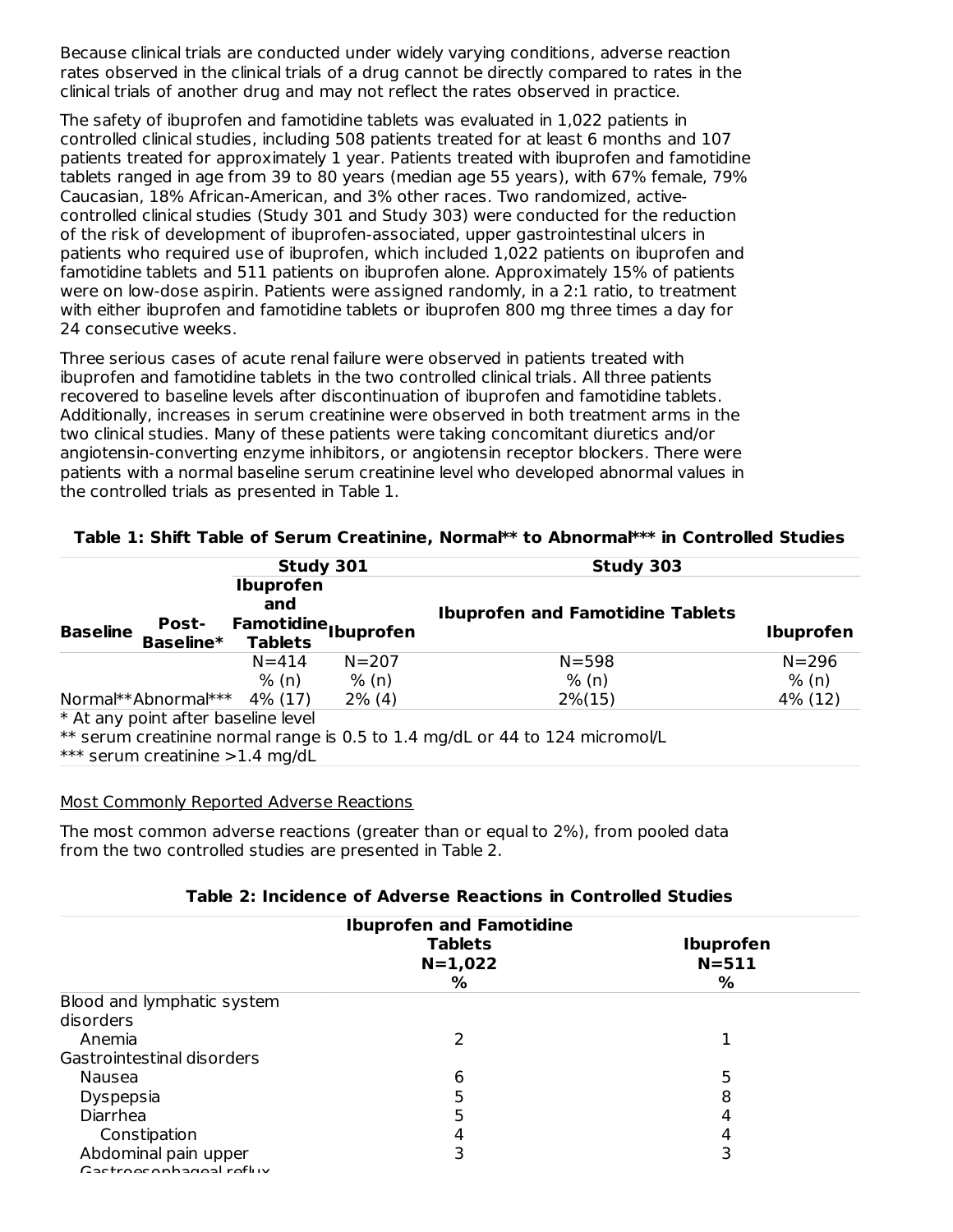| udstruesuphidyed renux<br>disease | 2                       | 3              |
|-----------------------------------|-------------------------|----------------|
| Vomiting                          | $\overline{\mathbf{c}}$ | 2              |
| Stomach discomfort                | $\overline{c}$          | $\overline{c}$ |
| Abdominal pain                    | $\overline{2}$          | $\overline{2}$ |
| General disorders and             |                         |                |
| administration site conditions    |                         |                |
| Edema peripheral                  | $\overline{2}$          | $\overline{2}$ |
| Infections and infestations       |                         |                |
| Upper respiratory tract           |                         |                |
| infection                         | 4                       | 4              |
| Nasopharyngitis                   |                         | 3              |
| <b>Sinusitis</b>                  |                         |                |
| <b>Bronchitis</b>                 |                         | $\frac{3}{1}$  |
| Urinary tract infection           |                         |                |
| Influenza                         | $2222$<br>$222$         | $\frac{2}{2}$  |
| Musculoskeletal and connective    |                         |                |
| tissue disorders                  |                         |                |
| Arthralgia                        | 1                       | 2              |
| Back pain                         | $\overline{2}$          | $\overline{1}$ |
| Nervous system disorders          |                         |                |
| Headache                          | 3                       | 3              |
| Respiratory, thoracic and         |                         |                |
| mediastinal disorders             |                         |                |
| Cough                             | 2                       | 2              |
| Pharyngolaryngeal pain            | $\overline{2}$          | 1              |
| Vascular disorders                |                         |                |
| Hypertension                      | 3                       | 2              |
|                                   |                         |                |

In controlled clinical studies, the discontinuation rate due to adverse events for patients receiving ibuprofen and famotidine tablets and ibuprofen alone were similar. The most common adverse reactions leading to discontinuation from ibuprofen and famotidine tablet therapy were nausea (0.9%) and upper abdominal pain (0.9%).

There were no differences in types of related adverse reactions seen during maintenance treatment up to 12 months compared to short-term treatment.

### **6.2 Postmarketing Experience**

Ibuprofen

The following adverse reactions have been identified during post-approval use of ibuprofen. Because these reactions are reported voluntarily from a population of uncertain size, it is not always possible to reliably estimate their frequency or establish a causal relationship to drug exposure. These reports are listed below by body system:

Cardiac disorders: myocardial infarction

Gastrointestinal disorders: nausea, vomiting, diarrhea, abdominal pain

General disorders and administration site conditions: pyrexia, pain, fatigue, asthenia, chest pain, drug ineffective, edema peripheral

Musculoskeletal and connective tissue disorders: arthralgia

Nervous system disorders: headache, dizziness

Psychiatric disorders: depression, anxiety

Renal and urinary disorders: renal failure acute

Respiratory, thoracic, and mediastinal disorders: dyspnea

Vascular disorders: hypertension

Famotidine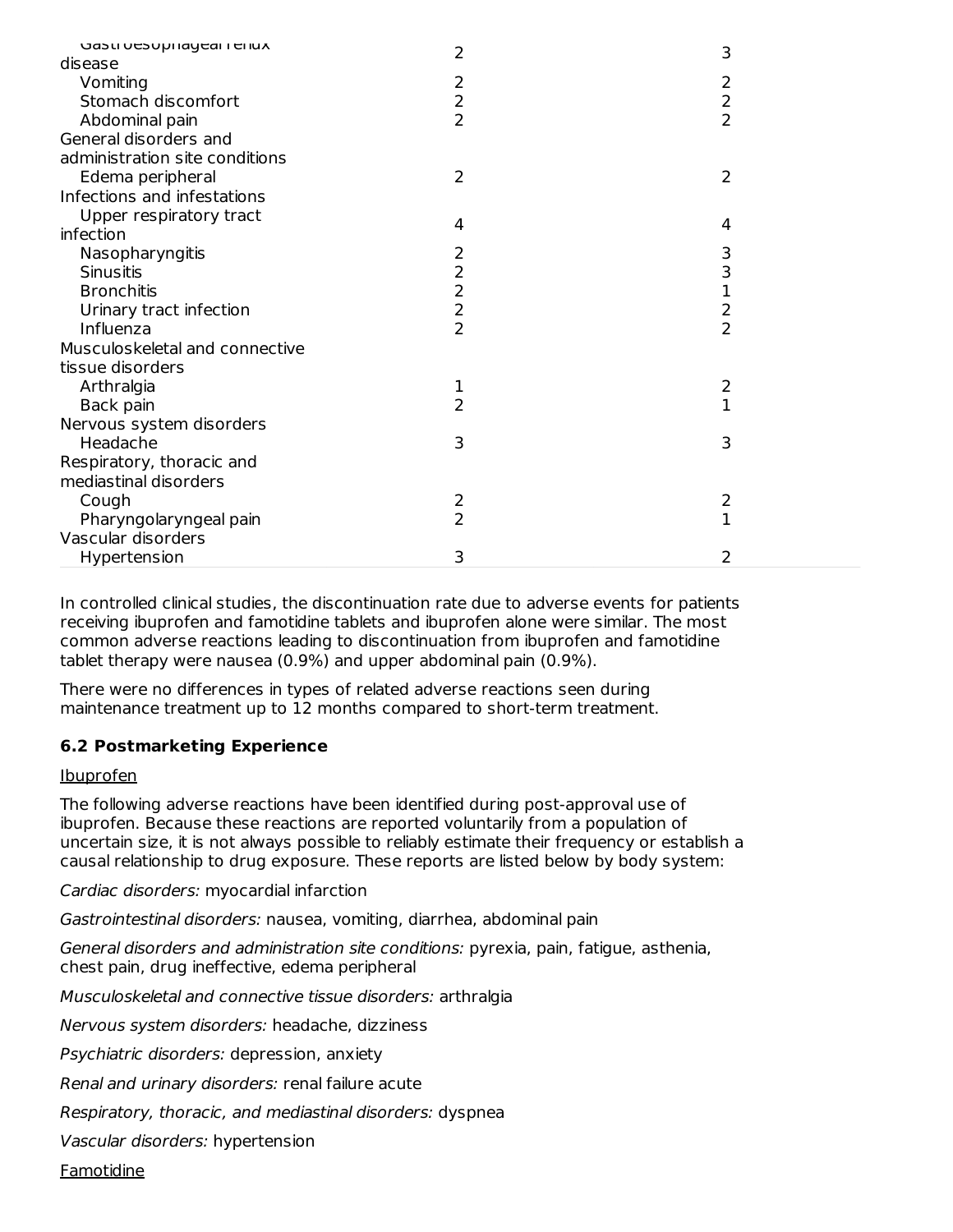The following adverse reactions have been identified during post-approval use of famotidine. Because these reactions are reported voluntarily from a population of uncertain size, it is not always possible to reliably estimate their frequency or establish a causal relationship to drug exposure. These reports are listed below by body system:

Blood and lymphatic system disorders: anemia, thrombocytopenia

Gastrointestinal disorders: nausea, diarrhea, vomiting, abdominal pain

General disorders and administration site conditions: pyrexia, condition aggravated, asthenia, drug ineffective, chest pain, fatigue, pain, edema peripheral

Hepatobiliary disorders: hepatic function abnormal

Infections and infestations: pneumonia, sepsis

Investigations: platelet count decreased, aspartate aminotransferase increased, alanine aminotransferase increased, hemoglobin decreased

Metabolism and nutrition disorders: decreased appetite

Nervous system disorders: dizziness, headache

Respiratory, thoracic, and mediastinal disorders: dyspnea

Vascular disorders: hypotension

### **7 DRUG INTERACTIONS**

See Table 3 for clinically significant drug interactions with ibuprofen.

| <b>Drugs That Interfere with Hemostasis</b> |                                                                                                                                                                                                                                                                                                                                                                                                                                                                                                                                                                                |  |  |
|---------------------------------------------|--------------------------------------------------------------------------------------------------------------------------------------------------------------------------------------------------------------------------------------------------------------------------------------------------------------------------------------------------------------------------------------------------------------------------------------------------------------------------------------------------------------------------------------------------------------------------------|--|--|
| Clinical Impact:                            | • Ibuprofen and<br>anticoagulants such as<br>warfarin have a<br>synergistic effect on<br>bleeding. The concomitant<br>use of ibuprofen and<br>anticoagulants have an<br>increased risk of serious<br>bleeding compared to the<br>use of either drug alone.<br>Serotonin release by<br>platelets plays an<br>important role in<br>hemostasis.<br>Case-control and cohort<br>epidemiological studies<br>showed that concomitant<br>use of drugs that<br>interfere with serotonin<br>reuptake and an NSAID<br>may potentiate the risk of<br>bleeding more than an<br>NSAID alone. |  |  |
|                                             | Monitor patients with<br>concomitant use of<br>ibuprofen and famotidine<br>tablets with anticoagulants<br>(e.g., warfarin), antiplatelet                                                                                                                                                                                                                                                                                                                                                                                                                                       |  |  |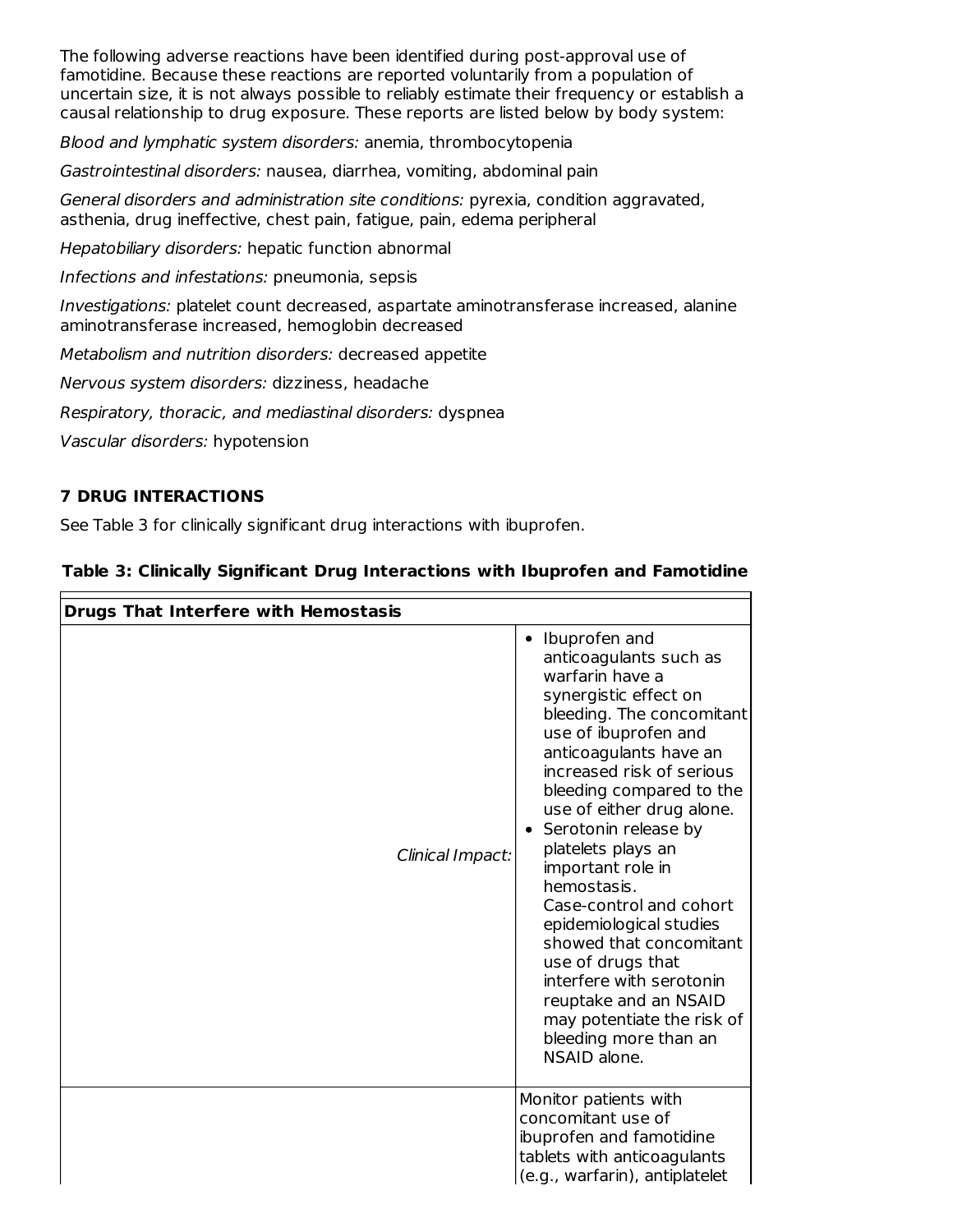|                  | agents (e.g., aspirin),<br>Intervention: selective serotonin reuptake<br>inhibitors (SSRIs), and<br>serotonin norepinephrine<br>reuptake inhibitors (SNRIs)<br>for signs of bleeding [see<br><b>Warnings and Precautions</b><br>$(5.16)$ .                                                                                                                                                                                                                                                                                                                                                                                                                                                                                                                                                                                                                                                                                                                                                                                                                                                                                                      |
|------------------|-------------------------------------------------------------------------------------------------------------------------------------------------------------------------------------------------------------------------------------------------------------------------------------------------------------------------------------------------------------------------------------------------------------------------------------------------------------------------------------------------------------------------------------------------------------------------------------------------------------------------------------------------------------------------------------------------------------------------------------------------------------------------------------------------------------------------------------------------------------------------------------------------------------------------------------------------------------------------------------------------------------------------------------------------------------------------------------------------------------------------------------------------|
| <b>Aspirin</b>   |                                                                                                                                                                                                                                                                                                                                                                                                                                                                                                                                                                                                                                                                                                                                                                                                                                                                                                                                                                                                                                                                                                                                                 |
| Clinical Impact: | Pharmacodynamic (PD)<br>studies have demonstrated<br>interference with the<br>antiplatelet activity of aspirin<br>when ibuprofen 400 mg,<br>given three times daily, is<br>administered with enteric-<br>coated low-dose aspirin. The<br>interaction exists even<br>following a once-daily<br>regimen of ibuprofen 400<br>mg, particularly when<br>ibuprofen is dosed prior to<br>aspirin. The interaction is<br>alleviated if immediate-<br>release low-dose aspirin is<br>dosed at least 2 hours prior<br>to a once-daily regimen of<br>ibuprofen; however, this<br>finding cannot be extended<br>to enteric-coated low-dose<br>aspirin [see Clinical<br>Pharmacology (12.2)].<br>Controlled clinical studies<br>showed that the<br>concomitant use of NSAIDs<br>and analgesic doses of<br>aspirin does not produce any<br>greater therapeutic effect<br>than the use of NSAIDs<br>alone. In a clinical study, the<br>concomitant use of an<br>NSAID and aspirin was<br>associated with a<br>significantly increased<br>incidence of GI adverse<br>reactions as compared to<br>use of the NSAID alone [see<br><b>Warnings and Precautions</b> |
|                  | $(5.2)$ .<br>Because there may be an<br>increased risk of<br>cardiovascular events due to                                                                                                                                                                                                                                                                                                                                                                                                                                                                                                                                                                                                                                                                                                                                                                                                                                                                                                                                                                                                                                                       |
|                  | the interference of ibuprofen<br>with the antiplatelet effect of<br>aspirin, for patients taking<br>low-dose aspirin for<br>cardioprotection who require<br>analgesics, consider use of<br>an NSAID that does not                                                                                                                                                                                                                                                                                                                                                                                                                                                                                                                                                                                                                                                                                                                                                                                                                                                                                                                               |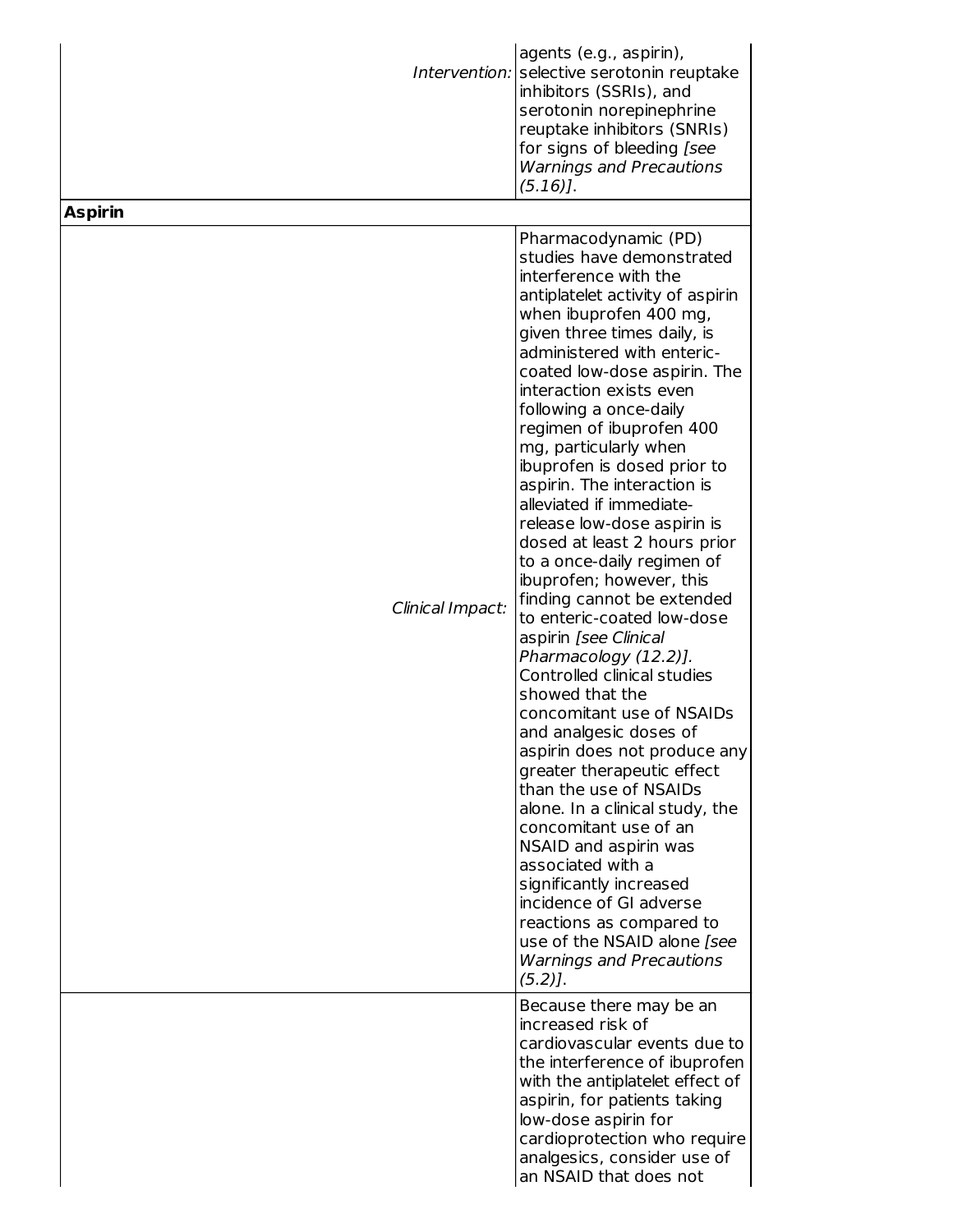| Intervention:<br><b>ACE Inhibitors, Angiotensin Receptor Blockers, and Beta-blockers</b> | interfere with the antiplatelet<br>effect of aspirin, or non-<br>NSAID analgesics, where<br>appropriate.<br>Concomitant use of<br>ibuprofen and famotidine<br>tablets and analgesic doses<br>of aspirin is not generally<br>recommended because of<br>the increased risk of bleeding<br>[see Warnings and<br>Precautions (5.3)].<br>Ibuprofen and famotidine<br>tablets are not a substitute<br>for low dose aspirin for<br>cardiovascular protection.                                                                     |
|------------------------------------------------------------------------------------------|----------------------------------------------------------------------------------------------------------------------------------------------------------------------------------------------------------------------------------------------------------------------------------------------------------------------------------------------------------------------------------------------------------------------------------------------------------------------------------------------------------------------------|
|                                                                                          | • NSAIDs may diminish the                                                                                                                                                                                                                                                                                                                                                                                                                                                                                                  |
| Clinical Impact:                                                                         | antihypertensive effect of<br>angiotensin converting<br>enzyme (ACE) inhibitors,<br>angiotensin receptor<br>blockers (ARBs), or beta-<br>blockers (including<br>propranolol).<br>• In patients who are<br>elderly, volume-depleted<br>(including those on<br>diuretic therapy), or have<br>renal impairment,<br>coadministration of an<br>NSAID with ACE inhibitors<br>or ARBs may result in<br>deterioration of renal<br>function, including<br>possible acute renal<br>failure. These effects are<br>usually reversible. |
| Intervention:                                                                            | • During concomitant use<br>of ibuprofen and<br>famotidine tablets and<br>ACE-inhibitors, ARBs, or<br>beta-blockers, monitor<br>blood pressure to ensure<br>that the desired blood<br>pressure is obtained.<br>• During concomitant use<br>of ibuprofen and<br>famotidine tablets and<br>ACE-inhibitors or ARBs in<br>patients who are elderly,<br>volume-depleted or have<br>impaired renal function,<br>monitor for signs of<br>worsening renal function<br>[see Warnings and<br>Precautions (5.7)].                     |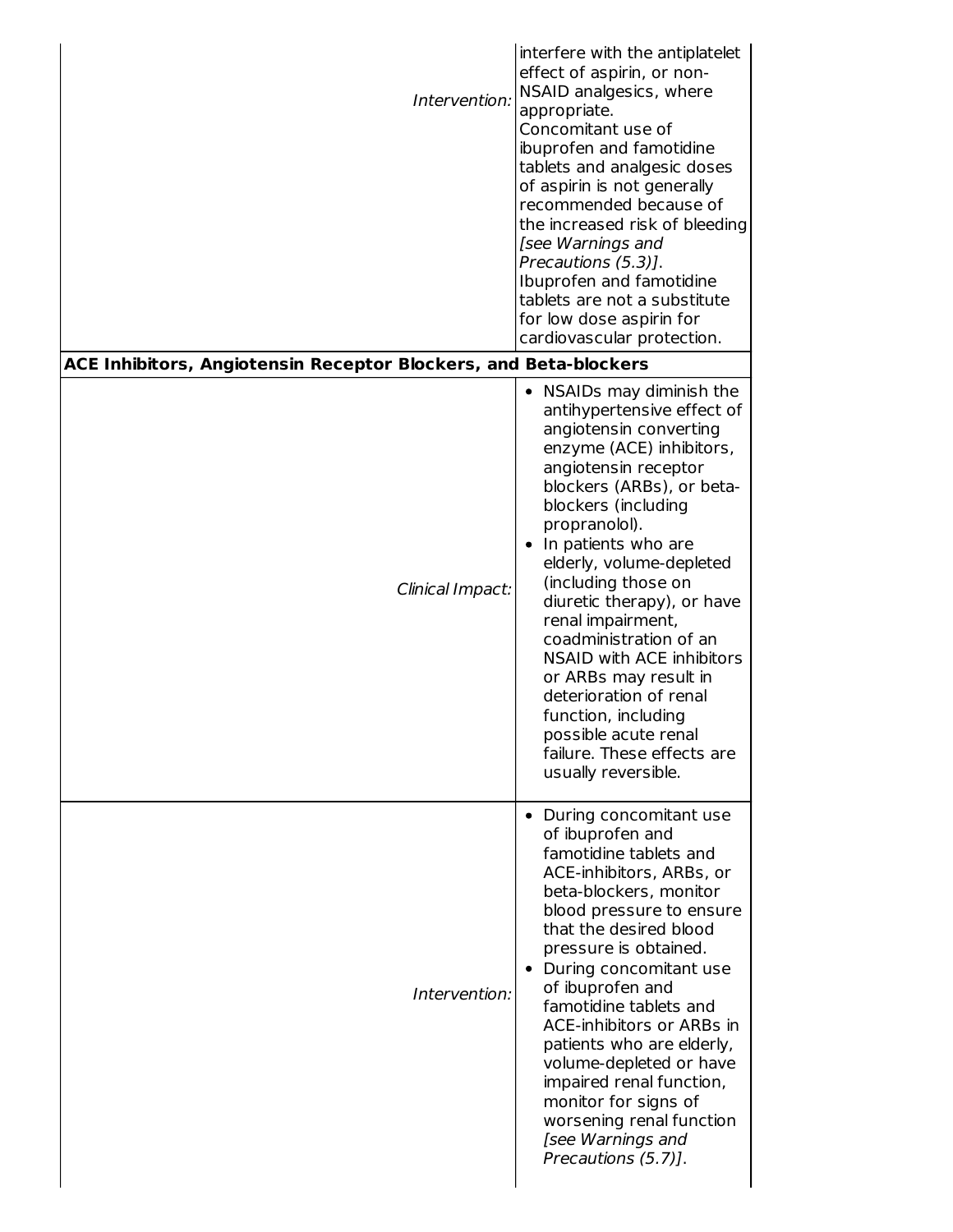| <b>Diuretics</b>    |                                                                                                                                                                                                                                                                                                                                          |
|---------------------|------------------------------------------------------------------------------------------------------------------------------------------------------------------------------------------------------------------------------------------------------------------------------------------------------------------------------------------|
|                     | Clinical studies, as well as<br>post-marketing<br>observations, showed that<br>NSAIDs reduced the<br>natriuretic effect of loop<br>Clinical Impact: diuretics (e.g., furosemide)<br>and thiazide diuretics in<br>some patients. This effect<br>has been attributed to the<br>NSAID inhibition of renal<br>prostaglandin synthesis.       |
| Intervention:       | During concomitant use of<br>ibuprofen and famotidine<br>tablets with diuretics,<br>observe patients for signs of<br>worsening renal function, in<br>addition to assuring diuretic<br>efficacy including<br>antihypertensive effects [see<br><b>Warnings and Precautions</b><br>$(5.7)$ .                                                |
| <b>Digoxin</b>      |                                                                                                                                                                                                                                                                                                                                          |
| Clinical Impact:    | The concomitant use of<br>ibuprofen with digoxin has<br>been reported to increase<br>the serum concentration and<br>prolong the half-life of<br>digoxin.                                                                                                                                                                                 |
| Intervention:       | During concomitant use of<br>ibuprofen and famotidine<br>tablets and digoxin, monitor<br>serum digoxin levels.                                                                                                                                                                                                                           |
| Lithium             |                                                                                                                                                                                                                                                                                                                                          |
| Clinical Impact:    | NSAIDs have produced<br>elevations of plasma lithium<br>levels and reductions in renal<br>lithium clearance. The mean<br>minimum lithium<br>concentration increased<br>15%, and the renal clearance<br>decreased by approximately<br>20%. This effect has been<br>attributed to NSAID inhibition<br>of renal prostaglandin<br>synthesis. |
| Intervention:       | During concomitant use of<br>ibuprofen and famotidine<br>tablets and lithium, monitor<br>patients for signs of lithium<br>toxicity.                                                                                                                                                                                                      |
| <b>Methotrexate</b> |                                                                                                                                                                                                                                                                                                                                          |
|                     | Concomitant use of NSAIDs<br>and methotrexate may<br>increase the risk for<br>Clinical Impact:   methotrexate toxicity (e.g.,                                                                                                                                                                                                            |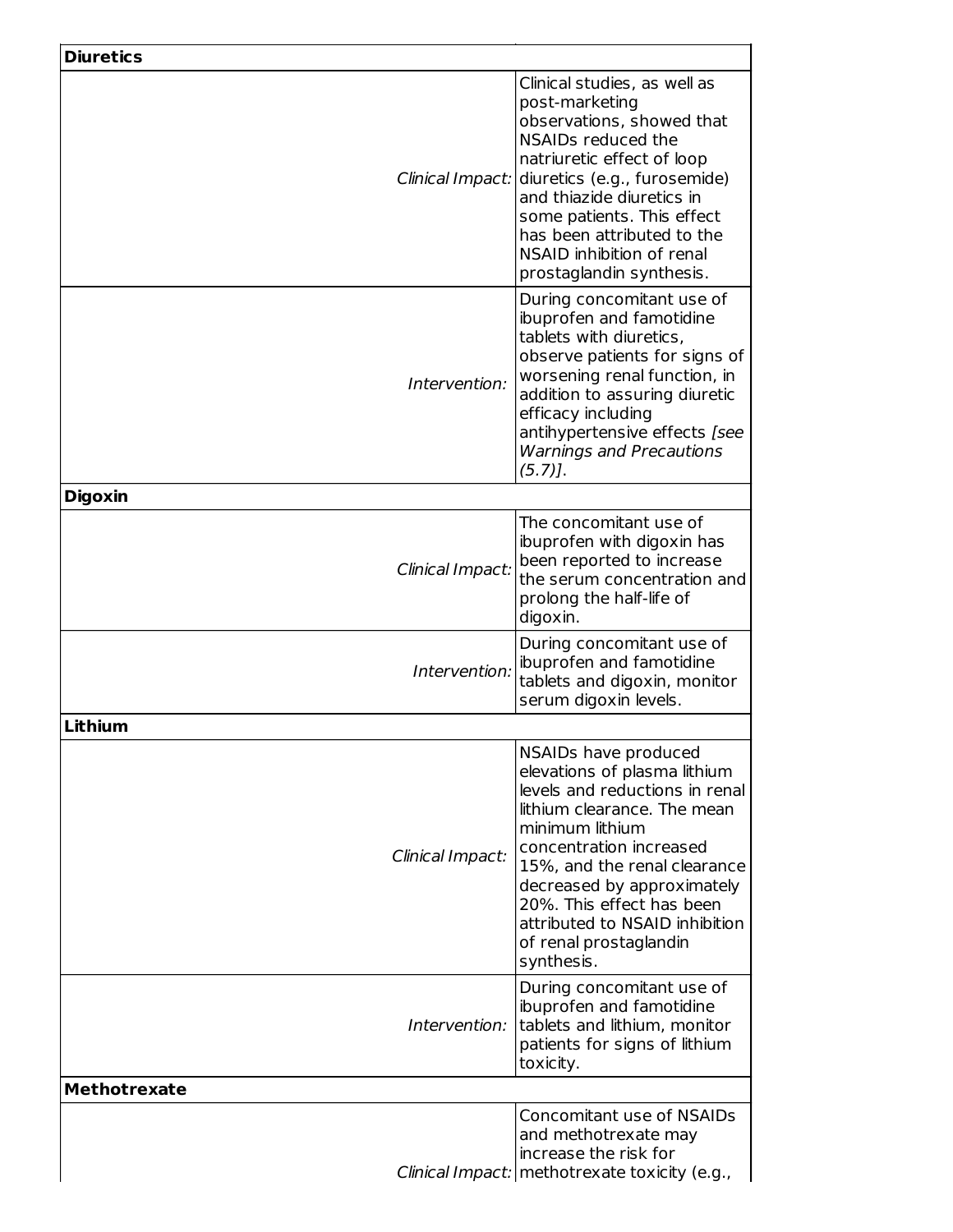|                               | neutropenia,<br>thrombocytopenia, renal<br>dysfunction).                                                                                                                                                                                                                                                                                                                                                                                |
|-------------------------------|-----------------------------------------------------------------------------------------------------------------------------------------------------------------------------------------------------------------------------------------------------------------------------------------------------------------------------------------------------------------------------------------------------------------------------------------|
|                               | During concomitant use of<br>ibuprofen and famotidine<br>Intervention: tablets and methotrexate,<br>monitor patients for<br>methotrexate toxicity.                                                                                                                                                                                                                                                                                      |
| <b>Cyclosporine</b>           |                                                                                                                                                                                                                                                                                                                                                                                                                                         |
| Clinical Impact:              | Concomitant use of<br>ibuprofen and cyclosporine<br>may increase cyclosporine's<br>nephrotoxicity.                                                                                                                                                                                                                                                                                                                                      |
|                               | During concomitant use of<br>ibuprofen and famotidine<br>Intervention: tablets and cyclosporine,<br>monitor patients for signs of<br>worsening renal function.                                                                                                                                                                                                                                                                          |
| <b>NSAIDs and Salicylates</b> |                                                                                                                                                                                                                                                                                                                                                                                                                                         |
| Clinical Impact:              | Concomitant use of<br>ibuprofen with other NSAIDs<br>or salicylates (e.g., diflunisal,<br>salsalate) increases the risk<br>of GI toxicity, with little or no<br>increase in efficacy [see<br><b>Warnings and Precautions</b><br>$(5.2)$ ].                                                                                                                                                                                              |
|                               | The concomitant use of<br>ibuprofen and famotidine<br>Intervention: tablets with other NSAIDs or<br>salicylates is not<br>recommended.                                                                                                                                                                                                                                                                                                  |
| <b>Pemetrexed</b>             |                                                                                                                                                                                                                                                                                                                                                                                                                                         |
| Clinical Impact:              | Concomitant use of<br>ibuprofen and pemetrexed<br>may increase the risk of<br>pemetrexed-associated<br>myelosuppression, renal,<br>and GI toxicity (see the<br>pemetrexed prescribing<br>information).                                                                                                                                                                                                                                  |
|                               | During concomitant use of<br>ibuprofen and famotidine<br>tablets and pemetrexed, in<br>patients with renal<br>impairment whose creatinine<br>clearance ranges from 45 to<br>79 mL/min, monitor for<br>myelosuppression, renal and<br>GI toxicity.<br>NSAIDs with short<br>elimination half-lives (e.g.,<br>diclofenac, indomethacin)<br>should be avoided for a<br>period of two days before,<br>Intervention: the day of, and two days |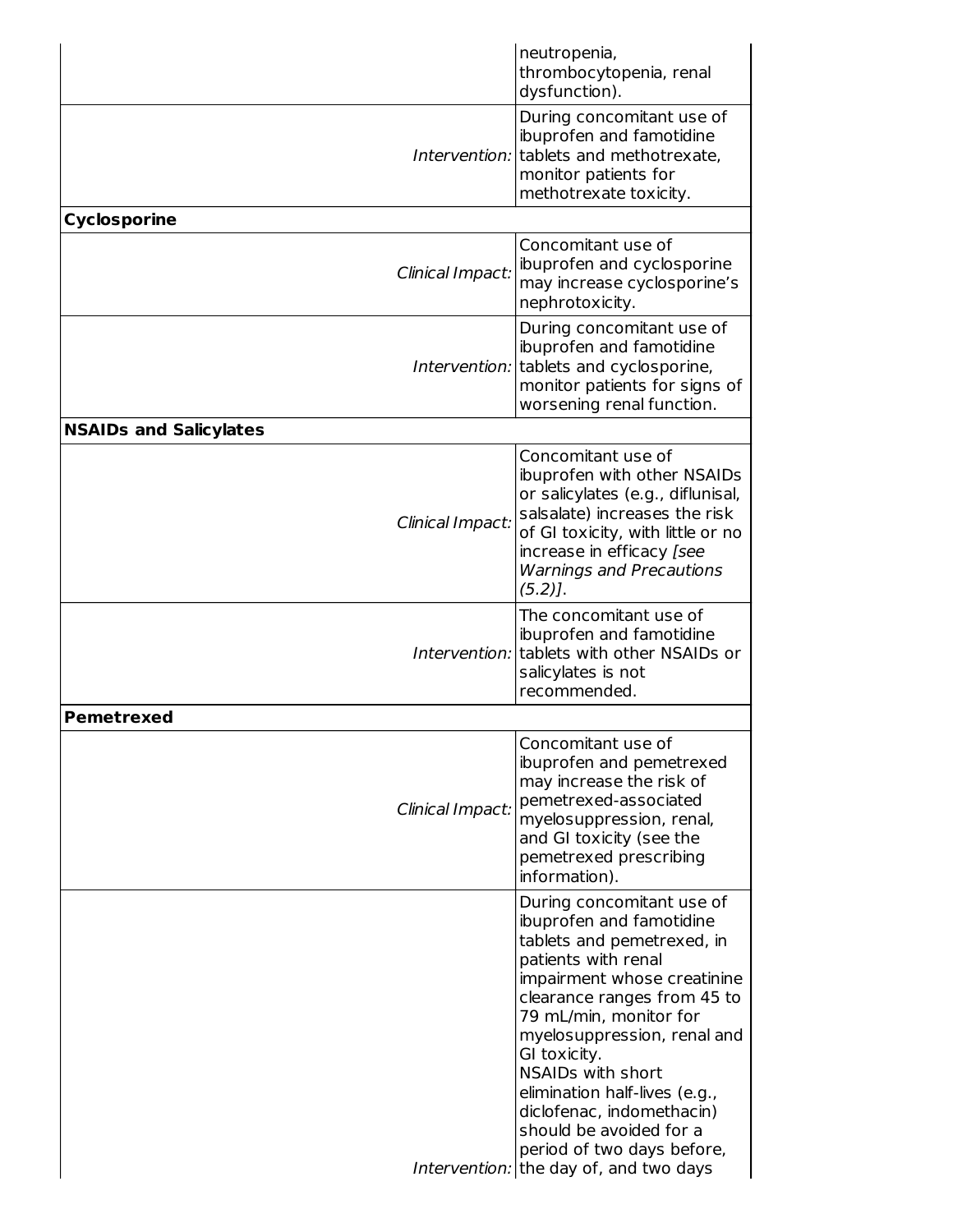|                                              | following administration of<br>pemetrexed.<br>In the absence of data<br>regarding potential<br>interaction between<br>pemetrexed and NSAIDs<br>with longer half-lives (e.g.,<br>meloxicam, nabumetone),<br>patients taking these NSAIDs<br>should interrupt dosing for<br>at least five days before, the<br>day of, and two days<br>following pemetrexed<br>administration.                                                                          |
|----------------------------------------------|------------------------------------------------------------------------------------------------------------------------------------------------------------------------------------------------------------------------------------------------------------------------------------------------------------------------------------------------------------------------------------------------------------------------------------------------------|
| Drugs Dependent on Gastric pH for Absorption |                                                                                                                                                                                                                                                                                                                                                                                                                                                      |
| Clinical Impact:                             | Because famotidine lowers<br>intra-gastric acidity, this may<br>result in reduced absorption<br>and loss of efficacy of<br>concomitant drugs.                                                                                                                                                                                                                                                                                                        |
| Intervention:                                | Concomitant administration<br>of ibuprofen and famotidine<br>tablets is not recommended<br>with dasatinib, delavirdine<br>mesylate, cefditoren, and<br>fosamprenavir.<br>For administration<br>instructions of other drugs<br>whose absorption is<br>dependent on gastric pH,<br>refer to their prescribing<br>information (e.g., atazanavir,<br>erlotinib, ketoconazole,<br>itraconazole, nilotinib,<br>ledipasvir/sofosbuvir, and<br>rilpivirine). |
| Tizanidine (CYP1A2 Substrate)                |                                                                                                                                                                                                                                                                                                                                                                                                                                                      |
| Clinical Impact:                             | Famotidine is considered a<br>weak CYP1A2 inhibitor and<br>may lead to substantial<br>increases in blood<br>concentrations of tizanidine,<br>a CYP1A2 substrate.                                                                                                                                                                                                                                                                                     |
|                                              | Avoid concomitant use with<br>ibuprofen and famotidine<br>tablets.<br>If concomitant use is<br>Intervention:   necessary, monitor for<br>hypotension, bradycardia or<br>excessive drowsiness.<br>Refer to the full prescribing<br>information for tizanidine.                                                                                                                                                                                        |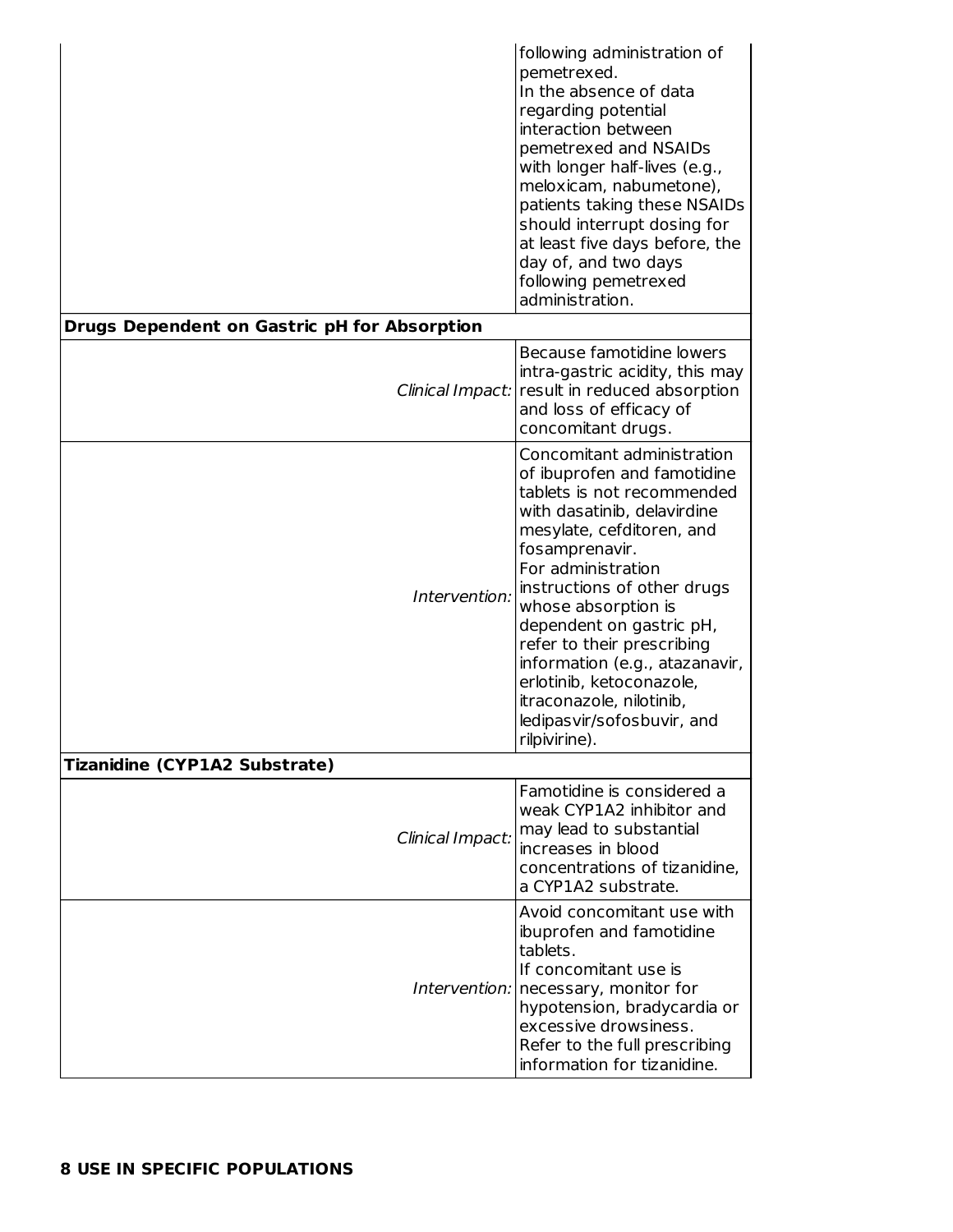### **8.1 Pregnancy**

#### Risk Summary

Use of NSAIDs, including ibuprofen and famotidine tablets, can cause premature closure of the fetal ductus arteriosus and fetal renal dysfunction leading to oligohydramnios and, in some cases, neonatal renal impairment. Because of these risks, limit dose and duration of ibuprofen and famotidine tablets use between about 20 and 30 weeks of gestation and avoid ibuprofen and famotidine tablets use at about 30 weeks of gestation and later in pregnancy (see Clinical Considerations, Data).

#### Premature Closure of Fetal Ductus Arteriosus

Use of NSAIDs, including ibuprofen and famotidine tablets, at about 30 weeks gestation or later in pregnancy increases the risk of premature closure of the fetal ductus arteriosus.

#### Oligohydramnios/Neonatal Renal Impairment

Use of NSAIDs at about 20 weeks gestation or later in pregnancy has been associated with cases of fetal renal dysfunction leading to oligohydramnios, and in some cases, neonatal renal impairment.

There are no available data with ibuprofen and famotidine tablets use in pregnant women to inform a drug-associated risk for major birth defects and miscarriage; however, there are published studies with each individual component of ibuprofen and famotidine tablets.

#### Ibuprofen

Data from observational studies regarding potential embryofetal risks of NSAID use in women in the first or second trimesters of pregnancy are inconclusive. In animal reproduction studies, there were no clear developmental effects at doses up to 0.4 times the maximum recommended human dose (MRHD) in the rabbit and 0.5-times in the MRHD rat when dosed throughout gestation. In contrast, an increase in membranous ventricular septal defects was reported in rats treated on Gestation Days 9 & 10 with 0.8-times the MRHD. Based on animal data, prostaglandins have been shown to have an important role in endometrial vascular permeability, blastocyst implantation, and decidualization. In animal studies, administration of prostaglandin synthesis inhibitors such as ibuprofen, resulted in increased pre- and post-implantation loss. Prostaglandins also have been shown to have an important role in fetal kidney development. In published animal studies, prostaglandin synthesis inhibitors have been reported to impair kidney development when administered at clinically relevant doses.

#### Famotidine

Limited published data do not report an increased risk of congenital malformations or other adverse pregnancy effects with use of  $H_2$ - receptor antagonists, including ibuprofen and famotidine tablets, during pregnancy; however, these data are insufficient to adequately determine a drug-associated risk. Reproductive studies with famotidine have been performed in rats and rabbits at oral doses of up to 2,000 and 500 mg/kg/day (approximately 243 and 122 times the recommended human dose, respectively, based on body surface area) and in both species at intravenous (I.V.) doses of up to 200 mg/kg/day, and have revealed no significant evidence of impaired fertility or harm to the fetus due to famotidine.

The estimated background risk of major birth defects and miscarriage for the indicated population is unknown. All pregnancies have a background risk of birth defect, loss, or other adverse outcomes. In the general U.S. population, the estimated background risk of major birth defects and miscarriage in clinically recognized pregnancies is 2% to 4% and 15% to 20%, respectively.

#### Clinical Considerations

Fetal/Neonatal Adverse Reactions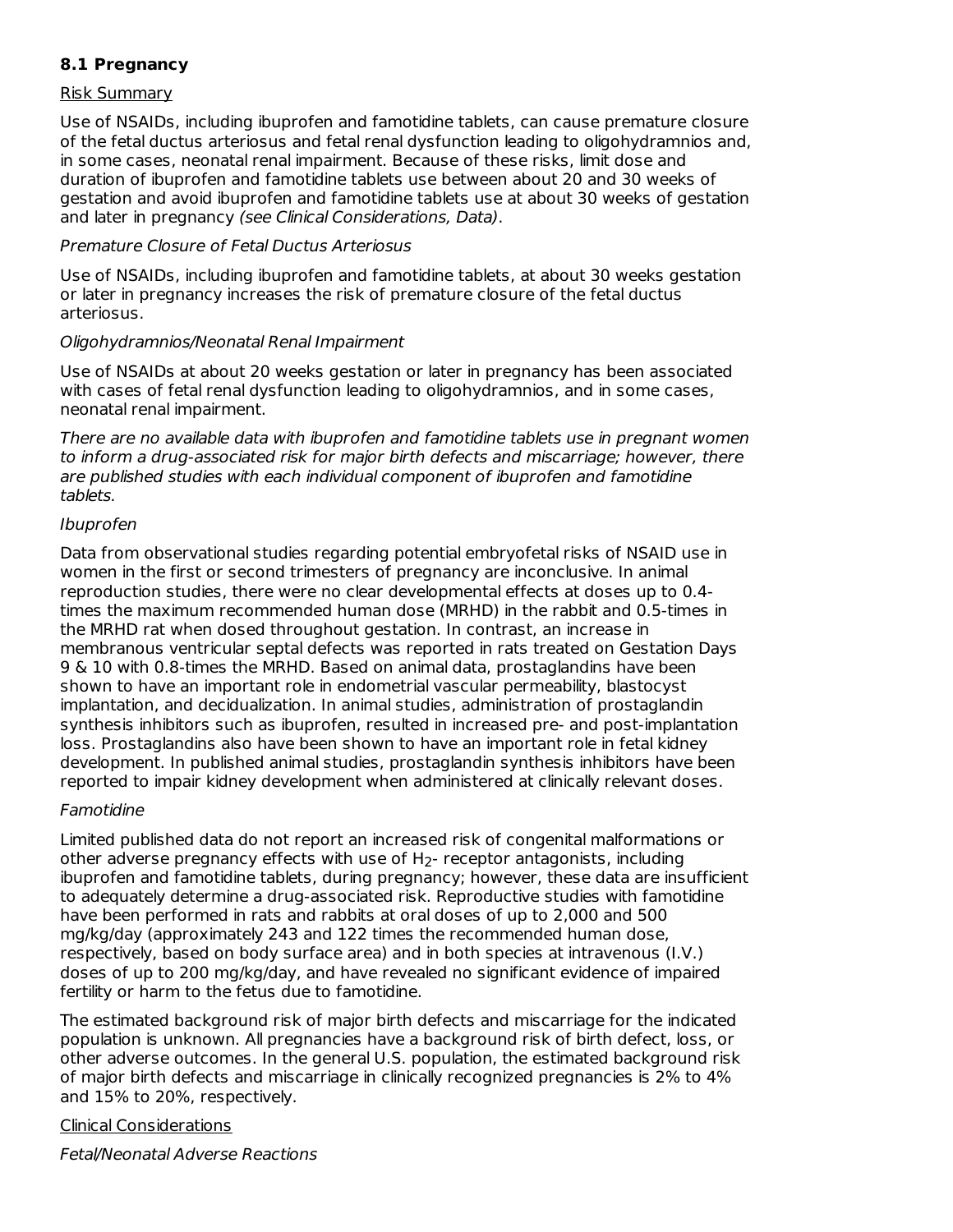Premature Closure of Fetal Ductus Arteriosus:

Avoid use of NSAIDs in women at about 30 weeks gestation and later in pregnancy, because NSAIDs, including ibuprofen and famotidine tablets, can cause premature closure of the fetal ductus arteriosus (see Data).

#### Oligohydramnios/Neonatal Renal Impairment

If an NSAID is necessary at about 20 weeks gestation or later in pregnancy, limit the use to the lowest effective dose and shortest duration possible. If ibuprofen and famotidine tablets treatment is needed for a pregnant woman, consider monitoring with ultrasound for oligohydramnios. If oligohydramnios occurs, discontinue ibuprofen and famotidine tablets and follow up according to clinical practice (see Data).

#### Labor or Delivery

There are no studies on the effects of ibuprofen and famotidine tablets during labor or delivery. In animal studies, NSAIDs, including ibuprofen, inhibit prostaglandin synthesis, cause delayed parturition, and increase the incidence of stillbirth.

#### Data

### Human Data

When used to delay preterm labor, inhibitors of prostaglandin synthesis, including NSAIDs such ibuprofen, may increase the risk of neonatal complications such as necrotizing enterocolitis, patent ductus arteriosus and intracranial hemorrhage. Ibuprofen treatment given in late pregnancy to delay parturition has been associated with persistent pulmonary hypertension, renal dysfunction and abnormal prostaglandin E levels in preterm infants.

#### Ibuprofen

Premature Closure of Fetal Ductus Arteriosus:

Published literature reports that the use of NSAIDs at about 30 weeks of gestation and later in pregnancy may cause premature closure of the fetal ductus arteriosus.

### Oligohydramnios/Neonatal Renal Impairment:

Published studies and postmarketing reports describe maternal NSAID use at about 20 weeks gestation or later in pregnancy associated with fetal renal dysfunction leading to oligohydramnios, and in some cases, neonatal renal impairment. These adverse outcomes are seen, on average, after days to weeks of treatment, although oligohydramnios has been infrequently reported as soon as 48 hours after NSAID initiation. In many cases, but not all, the decrease in amniotic fluid was transient and reversible with cessation of the drug. There have been a limited number of case reports of maternal NSAID use and neonatal renal dysfunction without oligohydramnios, some of which were irreversible. Some cases of neonatal renal dysfunction required treatment with invasive procedures, such as exchange transfusion or dialysis.

Methodological limitations of these postmarketing studies and reports include lack of a control group; limited information regarding dose, duration, and timing of drug exposure; and concomitant use of other medications. These limitations preclude establishing a reliable estimate of the risk of adverse fetal and neonatal outcomes with maternal NSAID use. Because the published safety data on neonatal outcomes involved mostly preterm infants, the generalizability of certain reported risks to the full-term infant exposed to NSAIDs through maternal use is uncertain.

When used to delay preterm labor, inhibitors of prostaglandin synthesis, including NSAIDs such as ibuprofen, may increase the risk of other neonatal complications such as necrotizing enterocolitis and intracranial hemorrhage. Ibuprofen treatment given in late pregnancy to delay parturition has been associated with persistent pulmonary hypertension, renal dysfunction, and abnormal prostaglandin E levels in preterm infants.

#### Animal Data

Animal reproduction studies have not been conducted with ibuprofen and famotidine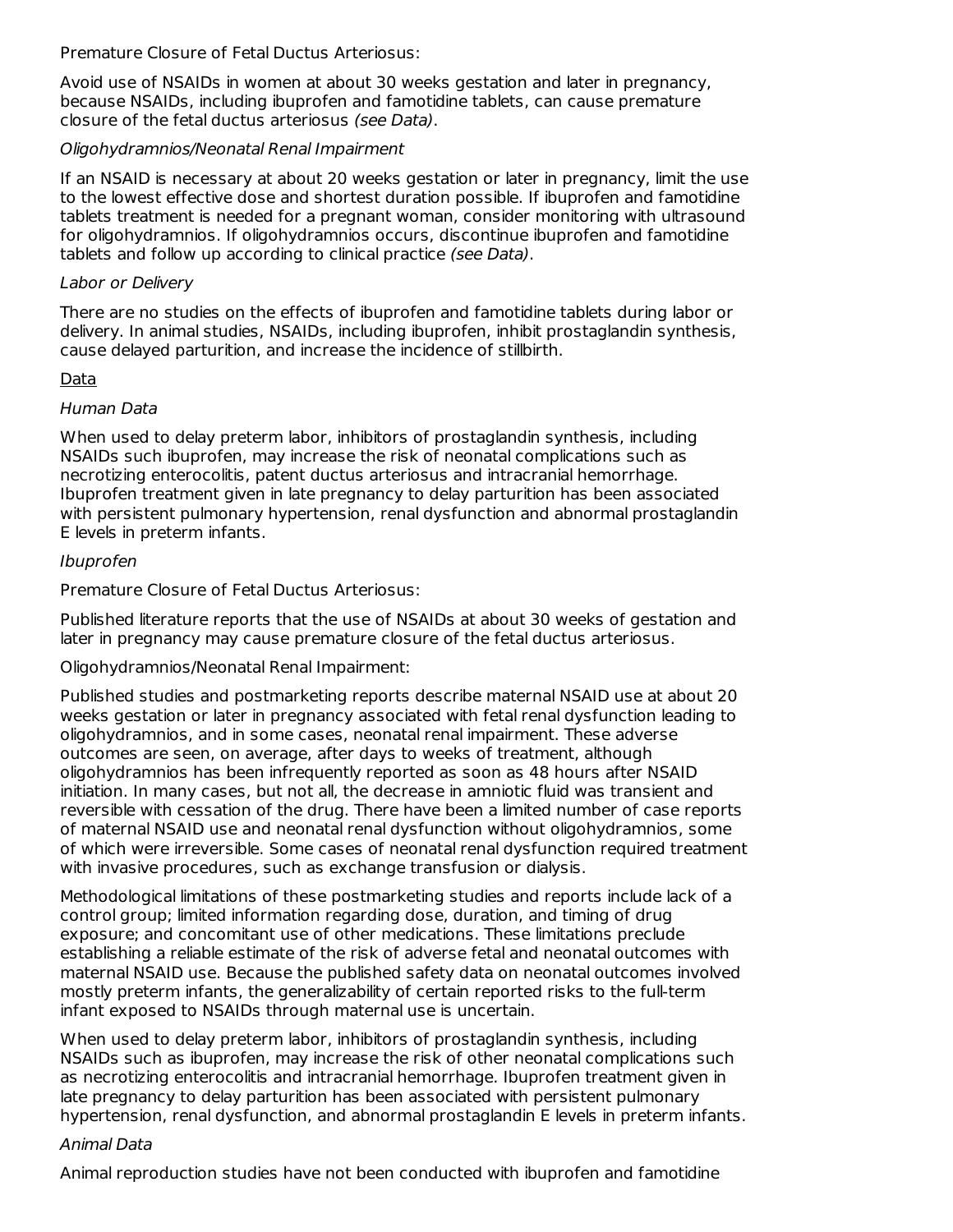### tablets.

### Ibuprofen

In a published study, female rabbits given 7.5, 20, or 60 mg/kg ibuprofen (0.04, 0.12, or 0.36-times the maximum recommended human daily dose of 3,200 mg of ibuprofen based on body surface area) from Gestation Days 1 to 29, no clear treatment-related adverse developmental effects were noted. Doses of 20 and 60 mg/kg were associated with significant maternal toxicity (stomach ulcers, gastric lesions). In the same publication, female rats were administered 7.5, 20, 60, 180 mg/kg ibuprofen (0.02, 0.06, 0.18, 0.54-times the maximum daily dose) did not result in clear adverse developmental effects. Maternal toxicity (gastrointestinal lesions) was noted at 20 mg/kg and above.

In a published study, rats were orally dosed with 300 mg/kg ibuprofen (0.912-times the maximum human daily dose of 3,200 mg based on body surface area) during Gestation Days 9 and 10 (critical time points for heart development in rats). Ibuprofen treatment resulted in an increase in the incidence of membranous ventricular septal defects. This dose was associated with significant maternal toxicity including gastrointestinal toxicity. One incidence each of a membranous ventricular septal defect and gastroschisis was noted in fetuses from rabbits treated with 500 mg/kg (3-times the maximum human daily dose) from Gestation Day 9 to 11.

### Famotidine

Reproductive studies with famotidine have been performed in rats and rabbits at oral doses of up to 2,000 and 500 mg/kg/day (approximately 243 and 122 times the recommended human dose of 80 mg per day, respectively, based on body surface area) and in both species at intravenous doses of up to 200 mg/kg/day (about 24 and 49 times the recommended human dose of 80 mg per day, respectively, based on body surface area), and have revealed no significant evidence of harm to the fetus due to famotidine. While no direct fetotoxic effects have been observed, sporadic abortions occurring only in mothers displaying marked decreased food intake were seen in some rabbits at oral doses of 200 mg/kg/day (approximately 49 times the recommended human dose of 80 mg per day, respectively, based on body surface area) or higher. Animal reproduction studies are not always predictive of human response.

### **8.2 Lactation**

#### Risk Summary

No studies have been conducted with the use of ibuprofen and famotidine tablets in lactating women. Limited data from published literature report famotidine is present in human milk in low amounts. Published literature also reports the presence of ibuprofen in human milk in low amounts. No information is available on the effects of famotidine or ibuprofen on milk production or on a breastfed infant. Famotidine is present in the milk of lactating rats (see Data). The developmental and health benefits of breastfeeding should be considered along with the mother's clinical need for ibuprofen and famotidine tablets and any potential adverse effects on the breastfed infant from ibuprofen and famotidine tablets or from the underlying maternal condition.

#### Data

Transient growth depression was observed in young rats suckling from mothers treated with maternotoxic doses of at least 300 times the usual human dose of famotidine.

### **8.3 Females and Males of Reproductive Potential**

**Infertility** 

#### Females

Based on the mechanism of action, the use of prostaglandin-mediated NSAIDs, including ibuprofen and famotidine tablets, may delay or prevent rupture of ovarian follicles, which has been associated with reversible infertility in some women. Published animal studies have shown that administration of prostaglandin synthesis inhibitors has the potential to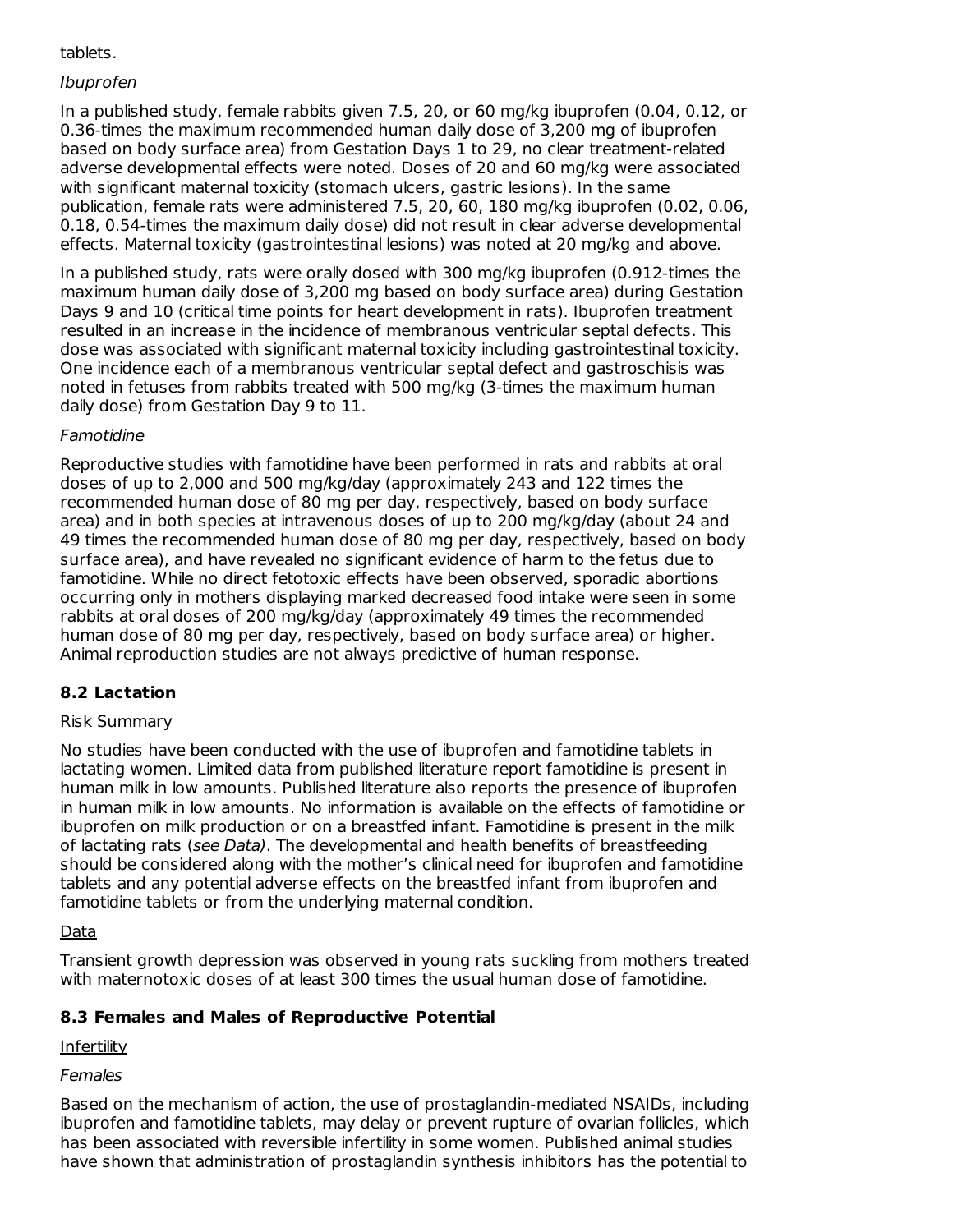disrupt prostaglandin-mediated follicular rupture required for ovulation. Small studies in women treated with NSAIDs have also shown a reversible delay in ovulation. Consider withdrawal of NSAIDs, including ibuprofen and famotidine tablets, in women who have difficulties conceiving or who are undergoing investigation of infertility.

### **8.4 Pediatric Use**

Safety and effectiveness of ibuprofen and famotidine tablets in pediatric patients have not been established.

# **8.5 Geriatric Use**

Elderly patients, compared to younger patients, are at greater risk for NSAID-associated serious cardiovascular, gastrointestinal, and/or renal adverse reactions. If the anticipated benefit for the elderly patient outweighs these potential risks, start dosing at the low end of the dosing range, and monitor patients for adverse effects *[see Warnings* and Precautions (5.1, 5.2, 5.4, 5.7, 5.16)].

The clinical trials primarily enrolled patients less than 65 years of age. Of the 1,022 patients in clinical studies of ibuprofen and famotidine tablets, 18% (249 patients) were 65 years of age or older. Efficacy results in patients who are greater than or equal to 65 years of age are summarized in the CLINICAL STUDIES section [see Clinical Studies (14)].

Famotidine is known to be substantially excreted by the kidney, and the risk of toxic reactions to this drug may be greater in patients with impaired renal function. Because elderly patients are more likely to have decreased renal function, care should be taken in dose selection and adjusting dose interval, and it may be useful to monitor renal function [see Warnings and Precautions (5.7)].

# **8.6 Renal Insufficiency**

In adult patients with renal insufficiency (creatinine clearance less than 50 mL/min), the elimination half-life of famotidine is increased. Since CNS adverse effects have been reported in patients with creatinine clearance less than 50 mL/min and the dosage of the famotidine component in ibuprofen and famotidine tablets is fixed, ibuprofen and famotidine tablets are not recommended in these patients [see Warnings and Precautions (5.7)].

# **10 OVERDOSAGE**

Symptoms following acute NSAID overdosages have been typically limited to lethargy, drowsiness, nausea, vomiting, and epigastric pain, which have been generally reversible with supportive care. Gastrointestinal bleeding has occurred. Hypertension, acute renal failure, respiratory depression, and coma have occurred, but were rare *[see Warnings* and Precautions (5.1, 5.2, 5.5, 5.7, 5.9)].

No data are available with regard to overdose of ibuprofen and famotidine tablets. Findings related to the individual active substances are listed below.

## Ibuprofen

Approximately 1 1/2 hours after the reported ingestion of from 7 to 10 ibuprofen tablets (400 mg), a 19-month-old child weighing 12 kg was seen in the hospital emergency room, apneic and cyanotic, responding only to painful stimuli. This type of stimulus, however, was sufficient to induce respiration. Oxygen and parenteral fluids were given; a greenish-yellow fluid was aspirated from the stomach with no evidence to indicate the presence of ibuprofen. Two hours after ingestion the child's condition seemed stable; she still responded only to painful stimuli and continued to have periods of apnea lasting from 5 to 10 seconds. She was admitted to intensive care and sodium bicarbonate was administered as well as infusions of dextrose and normal saline. By 4 hours postingestion she could be aroused easily, sit by herself, and respond to spoken commands. Blood level of ibuprofen was 102.9 mcg/mL approximately 8.5 hours after accidental ingestion. At 12 hours she appeared to be completely recovered.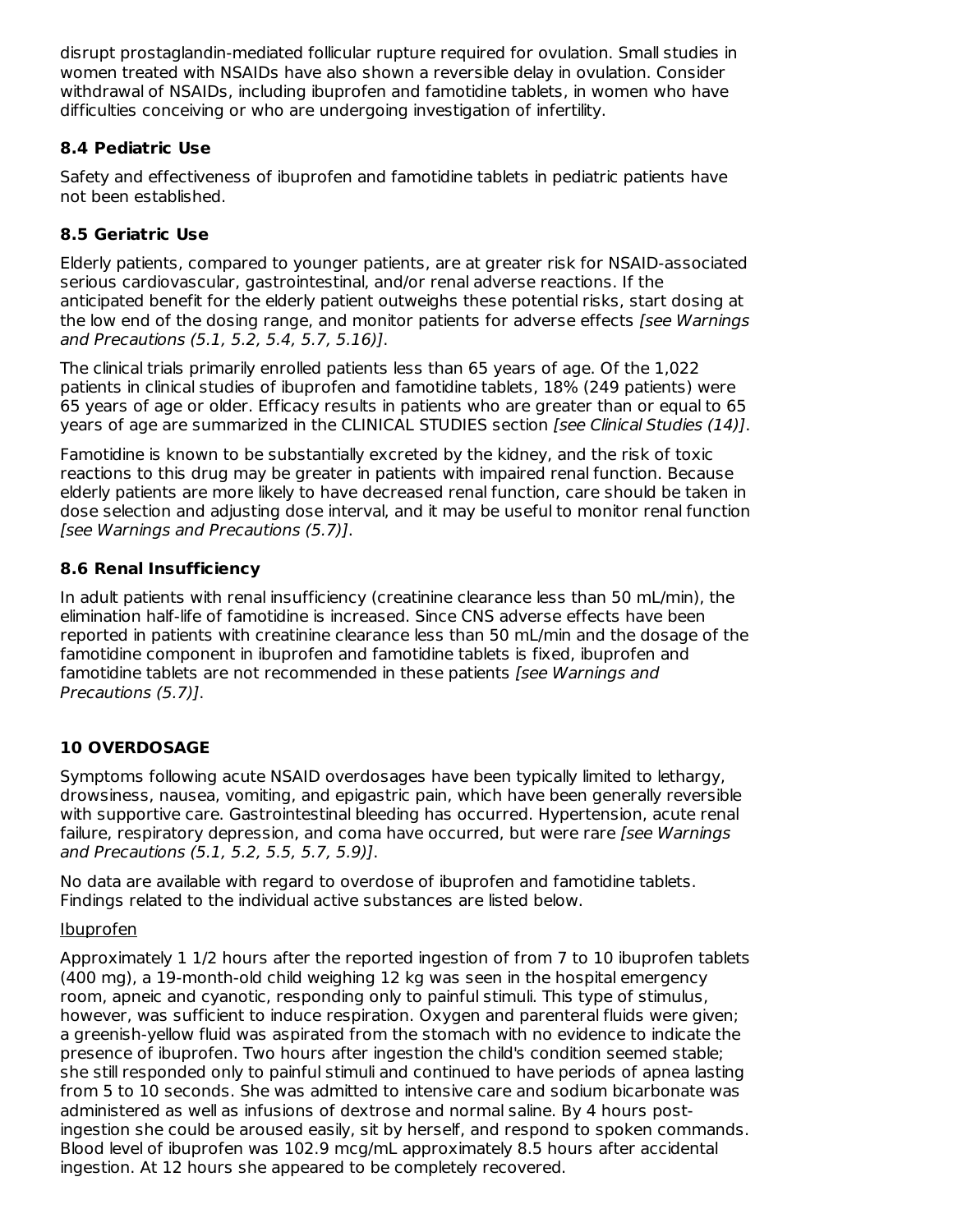In two other reported cases where children (each weighing approximately 10 kg) accidentally, acutely ingested approximately 120 mg/kg, there were no signs of acute intoxication or late sequelae. Blood level in one child 90 minutes after ingestion was 700 mcg/mL —- about 10 times the peak levels seen in absorption-excretion studies.

A 19-year-old male who had taken 8,000 mg of ibuprofen over a period of a few hours complained of dizziness, and nystagmus was noted. After hospitalization, parenteral hydration and 3 days bed rest, he recovered with no reported sequelae.

#### **Famotidine**

The adverse reactions in overdose cases are similar to the adverse reactions encountered in normal clinical experience. Oral doses of up to 640 mg/day have been given to adult patients with pathological hypersecretory conditions with no serious adverse effects.

Manage patients with symptomatic and supportive care following an NSAID overdosage, including ibuprofen and famotidine tablet overdose. There are no specific antidotes. Consider emesis and/or activated charcoal (60 to 100 grams in adults, 1 to 2 grams per kg of body weight in pediatric patients) and/or osmotic cathartic in symptomatic patients seen within four hours of ingestion or in patients with a large overdosage (5 to 10 times the recommended dose). Forced diuresis, alkalinization of urine, hemodialysis, or hemoperfusion may not be useful due to high protein binding.

If over-exposure occurs, call your poison control center at 1-800-222-1222 for current information on the management of poisoning or over-exposure.

### **11 DESCRIPTION**

Ibuprofen and famotidine tablets are supplied as film-coated tablets for oral administration which combine the nonsteroidal anti-inflammatory drug, ibuprofen USP, and the histamine  $H_2$ -receptor antagonist, famotidine, USP.

Ibuprofen, USP is  $(\pm)$ -2- $(p$ -isobutylphenyl)propionic acid. Its chemical formula is  $C_{13}H_{18}O_2$  and molecular weight is 206.28. Ibuprofen, USP is a white powder that is very slightly soluble in water (less than 1 mg/mL) and readily soluble in organic solvents such as ethanol and acetone. Its structural formula is:



Famotidine, USP is N'-(aminosulfonyl)-3-[[[2-[(diaminomethylene)amino]-4 thiazolyl]methyl] thio]propanimidamide. Its chemical formula is  $\mathsf{C}_8\mathsf{H}_1$ 5N7O $_2$ S $_3$  and molecular weight is 337.45. Famotidine, USP is a white to pale yellow crystalline compound that is freely soluble in glacial acetic acid, slightly soluble in methanol, very slightly soluble in water, and practically insoluble in ethanol. Its structural formula is:



Each film-coated tablet contains ibuprofen, USP (800 mg) and famotidine, USP (26.6 mg). The inactive ingredients in ibuprofen and famotidine tablets include: colloidal silicon dioxide, croscarmellose sodium, FD&C Blue #2/Indigo Carmine Aluminum Lake, hypromellose 2910, lactose monohydrate, magnesium stearate, microcrystalline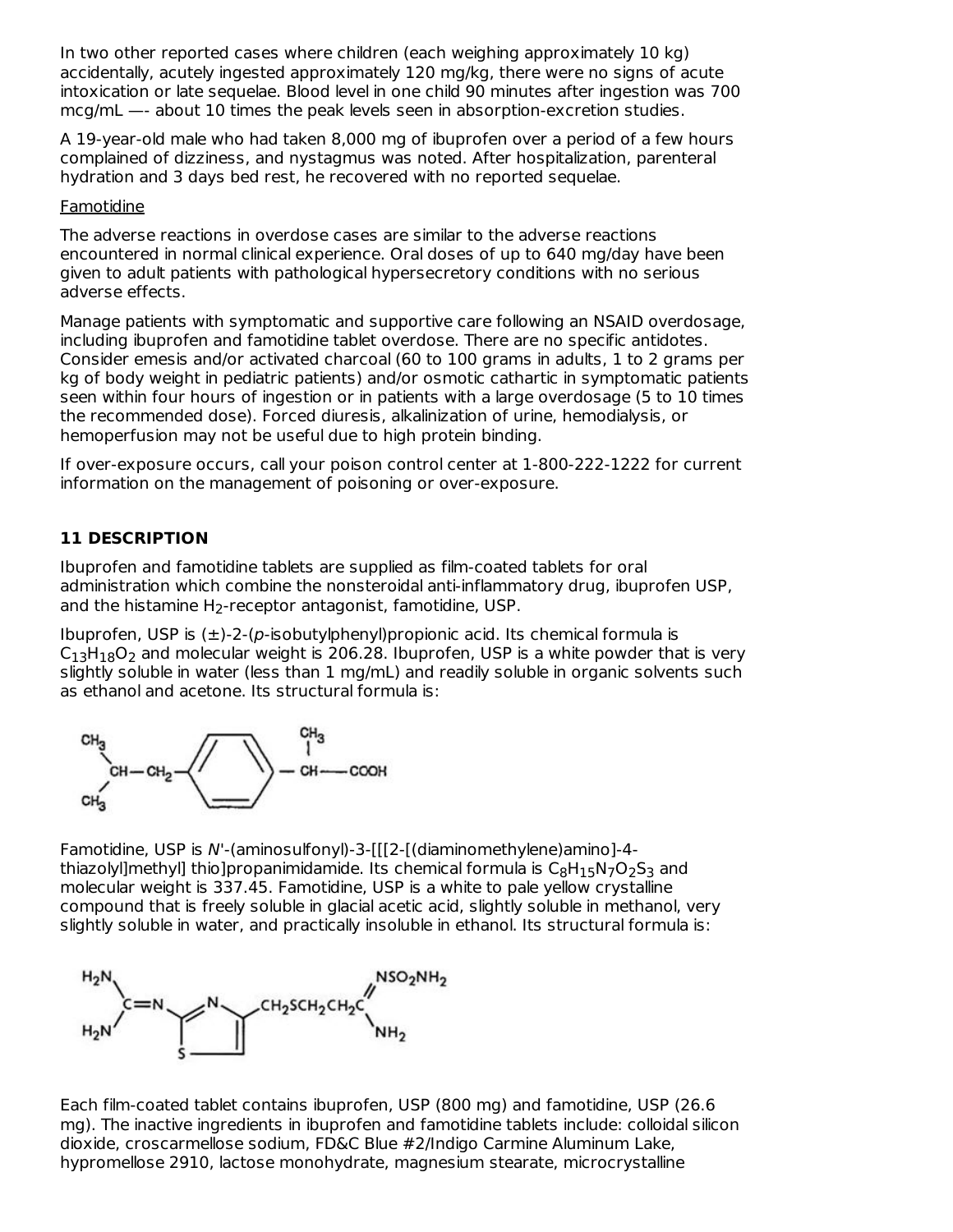cellulose, polyvinyl alcohol-part hydrolyzed, polyethylene glycol 400, polyethylene glycol 3350, polyethylene glycol 8000, talc, and titanium dioxide. The imprinting ink contains ammonium hydroxide, iron oxide black, propylene glycol, and shellac.

# **12 CLINICAL PHARMACOLOGY**

## **12.1 Mechanism of Action**

Ibuprofen and famotidine tablets are a fixed-combination tablet of ibuprofen and famotidine. The ibuprofen component has analgesic, anti-inflammatory, and antipyretic properties. The mechanism of action of the ibuprofen component of ibuprofen and famotidine tablets, like that of other NSAIDs, is not completely understood but involves inhibition of cyclooxygenase (COX-1 and COX-2).

Ibuprofen is a potent inhibitor of prostaglandin synthesis in vitro. Ibuprofen concentrations reached during therapy have produced in vivo effects. Prostaglandins sensitize afferent nerves and potentiate the action of bradykinin in inducing pain in animal models. Prostaglandins are mediators of inflammation. Because ibuprofen is an inhibitor of prostaglandin synthesis, its mode of action may be due to an increase of prostaglandins in peripheral tissues.

Famotidine is a competitive inhibitor of histamine  $H_2$ -receptors. The primary clinically important pharmacologic activity of famotidine is inhibition of gastric secretion. Both the acid concentration and volume of gastric secretion are suppressed by famotidine, while changes in pepsin secretion are proportional to volume output.

Systemic effects of famotidine in the CNS, cardiovascular, respiratory, or endocrine systems were not noted in clinical pharmacology studies. Also, no antiandrogenic effects were noted. Serum hormone levels, including prolactin, cortisol, thyroxine (T<sub>4</sub>), and testosterone, were not altered after treatment with famotidine.

### **12.2 Pharmacodynamics**

In a healthy volunteer study, ibuprofen 400 mg given once daily, administered 2 hours prior to immediate-release aspirin (81 mg) for 6 days, showed an interaction with the antiplatelet activity of aspirin as measured by % serum thromboxane B2 (TxB2) inhibition at 24 hours following the day-6 aspirin dose [53%]. An interaction was still observed, but minimized, when ibuprofen 400 mg given once-daily was administered as early as 8 hours prior to the immediate-release aspirin dose [90.7%]. However, there was no interaction with the antiplatelet activity of aspirin when ibuprofen 400 mg, given once daily, was administered 2 hours after (but not concomitantly, 15 min, or 30 min after) the immediate-release aspirin dose [99.2%].

In another study, where immediate-release aspirin 81 mg was administered once daily with ibuprofen 400 mg given three times daily (1, 7, and 13 hours post-aspirin dose) for 10 consecutive days, the mean % serum thromboxane B2 (TxB2) inhibition suggested no interaction with the antiplatelet activity of aspirin [98.3%]. However, there were individual subjects with serum TxB2 inhibition below 95%, with the lowest being 90.2%.

When a similarly designed study was conducted with enteric-coated aspirin, where healthy subjects were administered enteric-coated aspirin 81 mg once daily for 6 days and ibuprofen 400 mg three times daily (2, 7, and 12 h post-aspirin dose) for 6 days, there was an interaction with the antiplatelet activity at 24 hours following the day-6 aspirin dose [67%] [see Drug Interactions (7)].

## **12.3 Pharmacokinetics**

## Absorption

Ibuprofen and famotidine are rapidly absorbed after a single dose administration of ibuprofen and famotidine tablets. Mean C<sub>max</sub> values for ibuprofen are 45 mcg/mL and are reached approximately 1.9 hours after oral administration of ibuprofen and famotidine tablets. The C<sub>max</sub> and AUC<sub>0-24hours</sub> values for the 800 mg of ibuprofen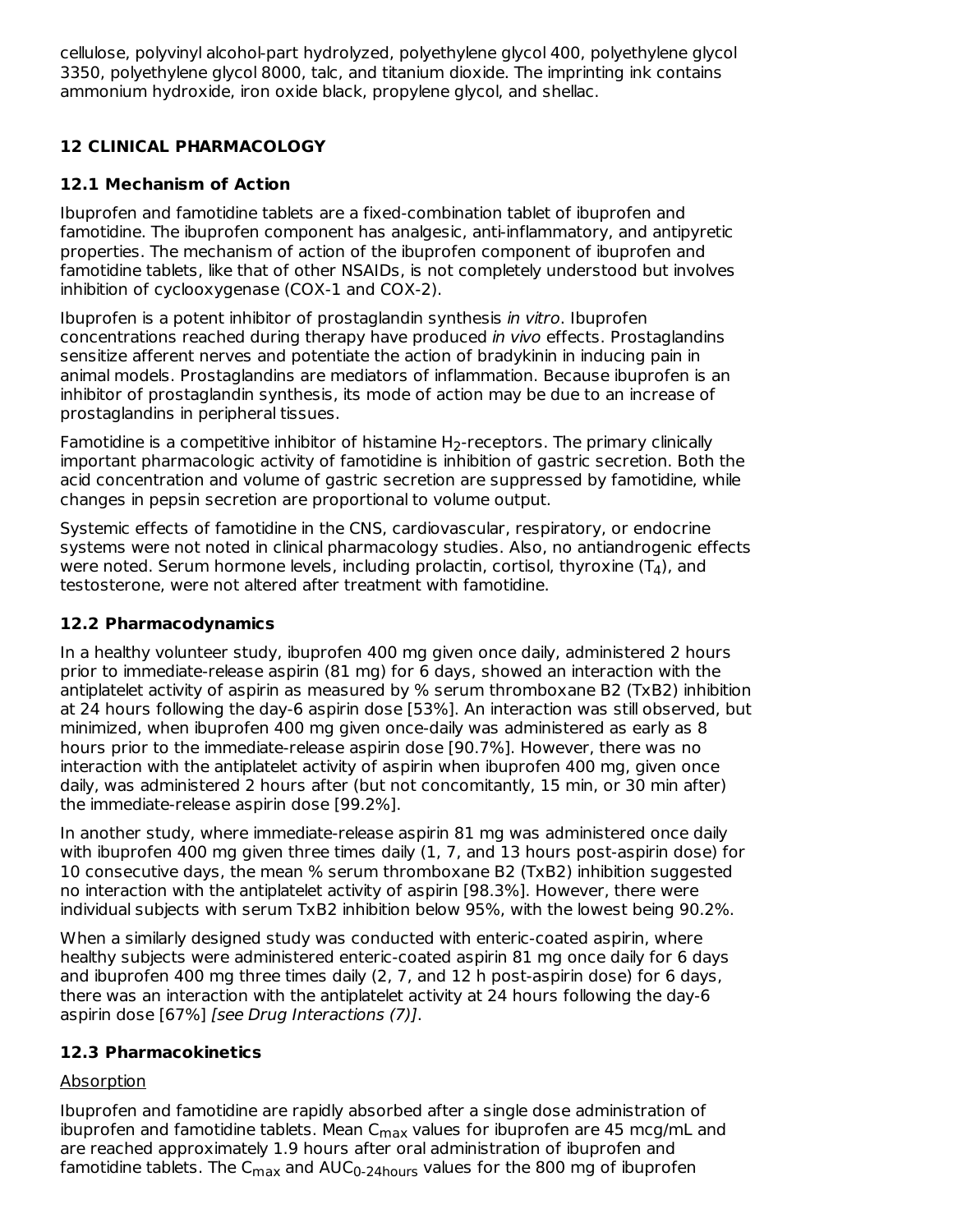contained in a ibuprofen and famotidine tablet are bioequivalent to the values for 800 mg of ibuprofen administered alone.  $\mathsf{C}_{\mathsf{max}}$  values for famotidine were 61 ng/mL and are reached at approximately 2 hours after oral administration of ibuprofen and famotidine tablets.

A high-fat meal reduced famotidine C<sub>max</sub> and AUC by approximately by  $15\%$  and  $11\%$ , respectively, and reduced ibuprofen AUC by approximately 14% but did not change  $\mathsf{C}_{\mathsf{max}}$ . Food delayed famotidine  $\mathsf{T}_{\mathsf{max}}$  and ibuprofen  $\mathsf{T}_{\mathsf{max}}$  by approximately 1 hour and 0.2 hour, respectively.

### **Distribution**

Ibuprofen is extensively bound to plasma proteins.

Fifteen to 20% of famotidine in plasma is protein bound.

### **Elimination**

#### Metabolism

The only metabolite of famotidine identified in man is the S-oxide.

### Excretion

Ibuprofen is eliminated from the systemic circulation with a mean half-life (t $_{\rm 1/2}$ ) value of 2 hours following administration of a single dose of ibuprofen and famotidine tablets.

Ibuprofen is rapidly metabolized and eliminated in the urine. The excretion of ibuprofen is virtually complete 24 hours after the last dose.

Studies have shown that following ingestion of the drug, 45% to 79% of the dose was recovered in the urine within 24 hours as metabolite A (25%), (+)-2-[p-(2 hydroxymethyl-propyl) phenyl] propionic acid and metabolite B (37%), (+)-2-[p-(2 carboxypropyl)phenyl] propionic acid; the percentages of free and conjugated ibuprofen were approximately 1% and 14%, respectively.

Famotidine is eliminated from the systemic circulation with a mean  $t_{1/2}$  value of 4 hours following administration of a single dose of ibuprofen and famotidine tablets.

Famotidine is eliminated by renal (65% to 70%) and metabolic (30% to 35%) routes. Renal clearance is 250 mL/min to 450 mL/min, indicating some tubular excretion. Twenty-five to 30% of an oral dose and 65% to 70% of an intravenous dose are recovered in the urine as unchanged compound.

#### Specific Populations

Pediatrics: The pharmacokinetics of ibuprofen or famotidine after administration of ibuprofen and famotidine tablets have not been evaluated in a pediatric population considering the doses of ibuprofen and famotidine in ibuprofen and famotidine tablets are targeted for use in an adult population.

Hepatic impairment: The effects of hepatic impairment on the pharmacokinetics of ibuprofen or famotidine after administration of ibuprofen and famotidine tablets have not been evaluated [see Warnings and Precautions (5.4)].

Renal impairment: There is a close relationship between creatinine clearance values and the elimination  ${\rm t}_{1/2}$  of famotidine, which is a component of ibuprofen and famotidine tablets. In patients with creatinine clearance less than 50 mL/min, the elimination  ${\rm t}_{1/2}$  of famotidine is increased and may exceed 20 hours. Therefore, ibuprofen and famotidine tablets are not recommended in patients with creatinine clearance less than 50 mL/min [see Warnings and Precautions (5.7)].

### Drug Interaction Studies

Coadministration of ibuprofen (800 mg) and famotidine (40 mg) increased ibuprofen  $\mathsf{C}_{\mathsf{max}}$  by 15.6% but did not affect its AUC, and increased famotidine AUC and  $\mathsf{C}_{\mathsf{max}}$  by 16% and 22%, respectively.

Aspirin: When NSAIDs were administered with aspirin, the protein binding of NSAIDs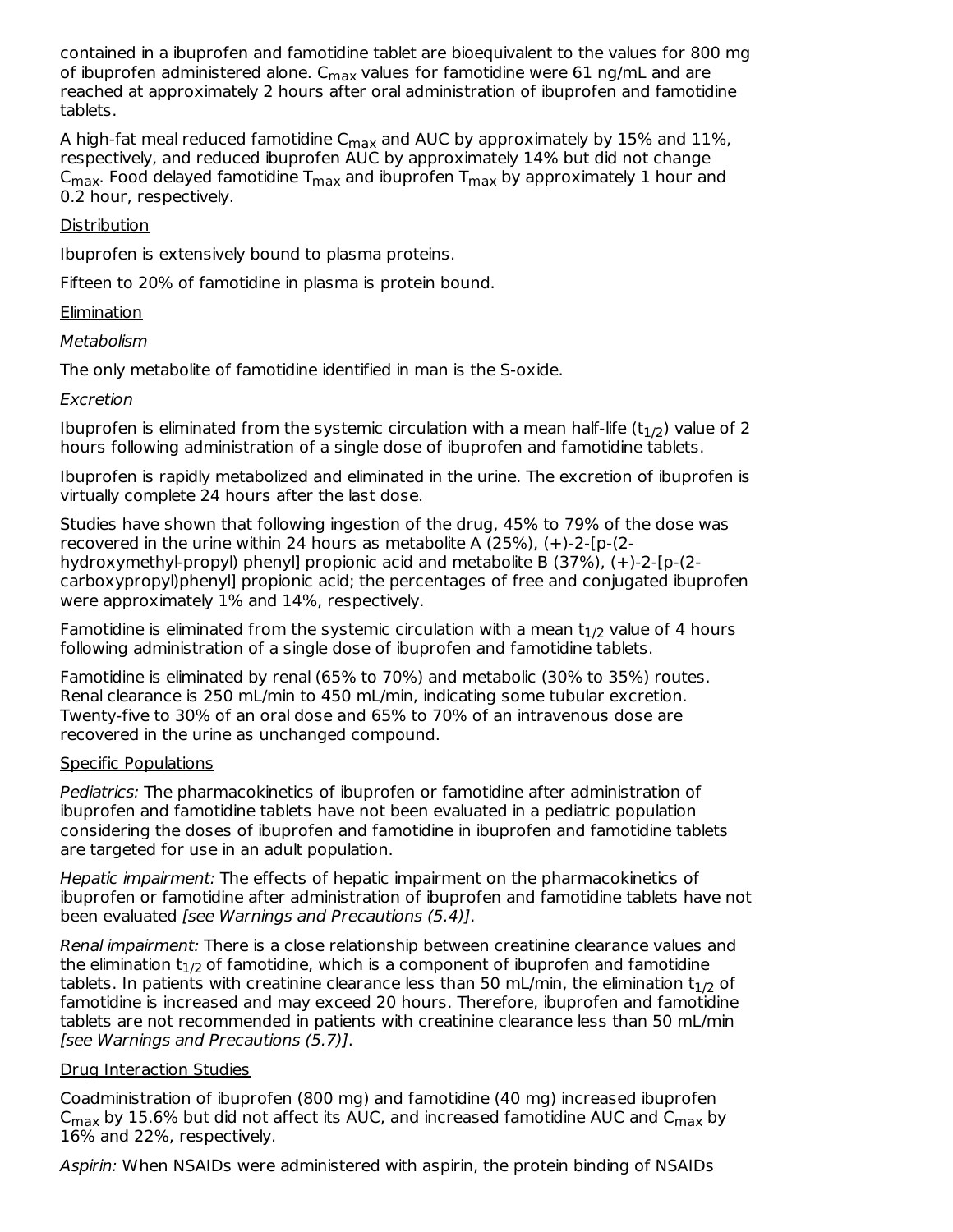were reduced, although the clearance of free NSAID was not altered. The clinical significance of this interaction is not known. See Table 3 for clinically significant drug interactions of NSAIDs with aspirin [see Drug Interaction (7)].

Probenecid, an inhibitor of Organic Aniton Transporter 1 (OAT1) and OAT3

In vitro studies indicate that famotidine is a substrate for OAT1 and OAT3. Following coadministration of probenecid (1,500 mg) with a single oral 20 mg dose of famotidine in 8 healthy subjects, the serum  $\mathsf{AUC}_{0\text{-}10\mathsf{h}}$  of famotidine increased from 424 to 768 ng $\times$ hr/mL and the maximum serum concentration (C $_{\sf max}$ ) increased from 73 to 113 ng/mL. Renal clearance, urinary excretion rate and amount of famotidine excreted unchanged in urine were decreased. The clinical relevance of this interaction is unknown.

Metformin: Famotidine is a selective inhibitor of multidrug and toxin extrusion transporter 1 (MATE-1) but no clinical significant interaction with metformin, a substrate for MATE-1, was observed.

## **13 NONCLINICAL TOXICOLOGY**

### **13.1 Carcinogenesis, Mutagenesis, and Impairment of Fertility**

### Carcinogenesis

Studies to evaluate the potential effects of ibuprofen and famotidine on carcinogenicity, mutagenicity, or impairment of fertility have not been conducted.

In a 106-week study in rats and a 92-week study in mice, famotidine was given at oral doses of up to 2,000 mg/kg/day (approximately 122 and 243 times the recommended human dose, respectively, based on body surface area). There was no evidence of carcinogenic potential for famotidine.

### Mutagenesis

Famotidine was negative in the microbial mutagen test (Ames test) using Salmonella typhimurium and Escherichia coli with or without rat liver enzyme activation at concentrations up to 10,000 mcg/plate. In in vivo mouse micronucleus test and a chromosomal aberration test with famotidine, no evidence of a mutagenic effect was observed.

In published studies, ibuprofen was not mutagenic in the *in vitro* bacterial reverse mutation assay (Ames assay).

### Impairment of Fertility

In studies of famotidine in rats at oral doses of up to 2,000 mg/kg/day (approximately 243 times the recommended human dose, based on body surface area), fertility and reproductive performance were not affected.

In a published study, dietary administration of ibuprofen to male and female rats 8 weeks prior to and during mating at dose levels of 20 mg/kg (0.06-times the MRHD based on body surface area comparison) did not impact male or female fertility or litter size.

In other studies, adult mice were administered ibuprofen intraperitoneally at a dose of 5.6 mg/kg/day (0.0085-times the MRHD based on body surface area comparison) for 35 or 60 days in males and 35 days in females. There was no effect on sperm motility or viability in males but decreased ovulation was reported in females.

## **14 CLINICAL STUDIES**

Two multicenter, double-blind, active-controlled, randomized, 24-week studies of ibuprofen and famotidine tablets were conducted in patients who were expected to require daily administration of an NSAID for at least the coming 6 months for conditions such as the following: osteoarthritis, rheumatoid arthritis, chronic low back pain, chronic regional pain syndrome, and chronic soft tissue pain. Patients were assigned randomly,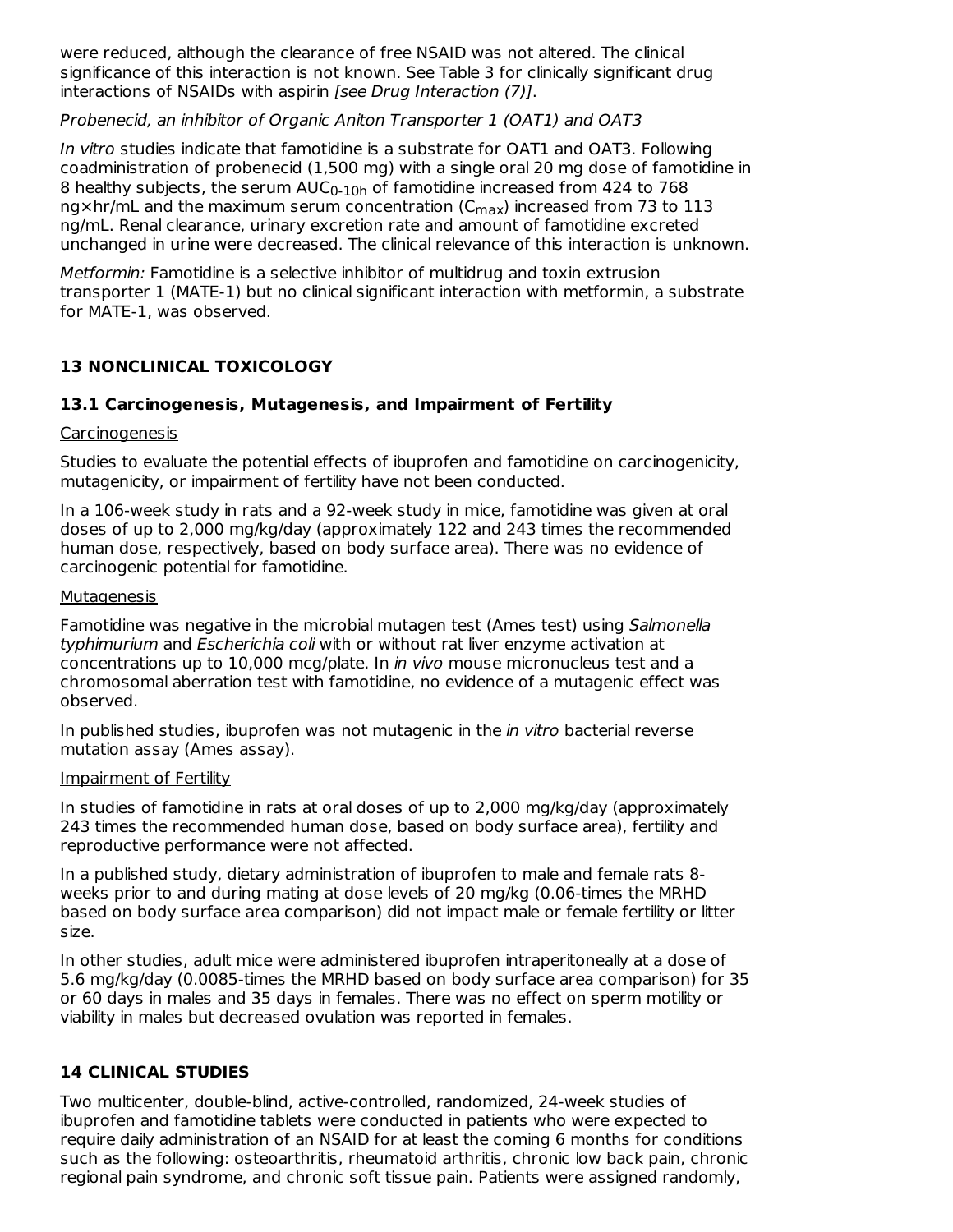in approximately a 2:1 ratio, to treatment with either ibuprofen and famotidine tablets or ibuprofen (800 mg) three times a day for 24 consecutive weeks. A total of 1,533 patients were enrolled and ranged in age from 39 to 80 years (median age 55 years) with 68% females. Race was distributed as follows: 79% Caucasian, 18% African-American, and 3% Other. Approximately 15% of the patients in Studies 301 and 303 were taking concurrent low-dose aspirin (less than or equal to 325 mg daily), 18% were 65 years of age or older, and 6% had a history of previous upper gastrointestinal ulcer. Although H. pylori status was negative at baseline,

H. pylori status was not reassessed during the trials.

Studies 301 and 303 compared the incidence of upper gastrointestinal (gastric and/or duodenal) ulcer formation in a total 930 patients taking ibuprofen and famotidine tablets and 452 patients taking ibuprofen only, either as a primary or secondary endpoint. In both trials, ibuprofen and famotidine tablets were associated with a statistically significantly reduction in the risk of developing upper gastrointestinal ulcers compared to taking ibuprofen only during the 6 month study period. The data are presented below in Tables 4 and 5. Two analyses for each endpoint were conducted. In one analysis patients who terminated early, without an endoscopic evaluation within 14 days of their last dose of study drug, were classified as not having an ulcer. In the second analysis, those patients were classified as having an ulcer. Both analyses exclude patients who terminated study prior to the first scheduled endoscopy at 8 weeks.

#### **Table 4: Overall Incidence Rates of Patients Who Developed at Least One Upper Gastrointestinal or Gastric Ulcer - Study 301**

|                                | <b>Ibuprofen and</b><br><b>Famotidine Tablets</b><br>% (n/N) | <b>Ibuprofen</b><br>% (n/N) | P-value <sup>a</sup> |
|--------------------------------|--------------------------------------------------------------|-----------------------------|----------------------|
| <b>Primary endpoint</b>        |                                                              |                             |                      |
| Upper gastrointestinal ulcer*  | 10.5% (40/380)                                               | 20.0% (38/190)              | 0.002                |
| Upper gastrointestinal ulcer** | 22.9% (87/380)                                               | 32.1% (61/190)              | 0.020                |
| <b>Secondary endpoint</b>      |                                                              |                             |                      |
| Gastric ulcer*                 | 9.7% (37/380)                                                | 17.9% (34/190)              | 0.005                |
| Gastric ulcer**                | 22.4% (85/380)                                               | 30.0% (57/190)              | 0.052                |
|                                |                                                              |                             |                      |

a Cochran-Mantel-Haenszel test

\* Classifying early terminated patients as NOT having an ulcer

\*\* Classifying patients who early terminated due to an adverse event, were lost to follow-up, discontinued due to the discretion of the sponsor or the investigator, or did not have an endoscopy performed within 14 days of their last dose of study drug, as having an ulcer

### **Table 5: Overall Incidence Rate of Patients Who Developed at Least One Gastric or Upper Gastrointestinal Ulcer - Study 303**

|                                | <b>Ibuprofen and</b>                 |                             |                      |
|--------------------------------|--------------------------------------|-----------------------------|----------------------|
|                                | <b>Famotidine Tablets</b><br>% (n/N) | <b>Ibuprofen</b><br>% (n/N) | P-value <sup>a</sup> |
| <b>Primary endpoint</b>        |                                      |                             |                      |
| Gastric ulcer*                 | 8.7% (39/447)                        | 17.6% (38/216)              | 0.0004               |
| Gastric ulcer**                | 17.4% (78/447)                       | 31.0% (67/216)              | < 0.0001             |
| <b>Secondary endpoint</b>      |                                      |                             |                      |
| Upper gastrointestinal ulcer*  | 10.1% (45/447)                       | 21.3% (46/216)              | < 0.0001             |
| Upper gastrointestinal ulcer** | 18.6% (83/447)                       | 34.3% (74/216)              | < 0.0001             |

a Cochran-Mantel-Haenszel test

\* Classifying early terminated patients as NOT having an ulcer

\*\* Classifying patients who early terminated due to an adverse event, were lost to follow-up,

discontinued due to the discretion of the sponsor or the investigator, or did not have an endoscopy performed within 14 days of their last dose of study drug, as having an ulcer

Subgroup analyses of patients who used low-dose aspirin (less than or equal to 325 mg daily), were 65 years and older, or had a prior history of gastrointestinal ulcer are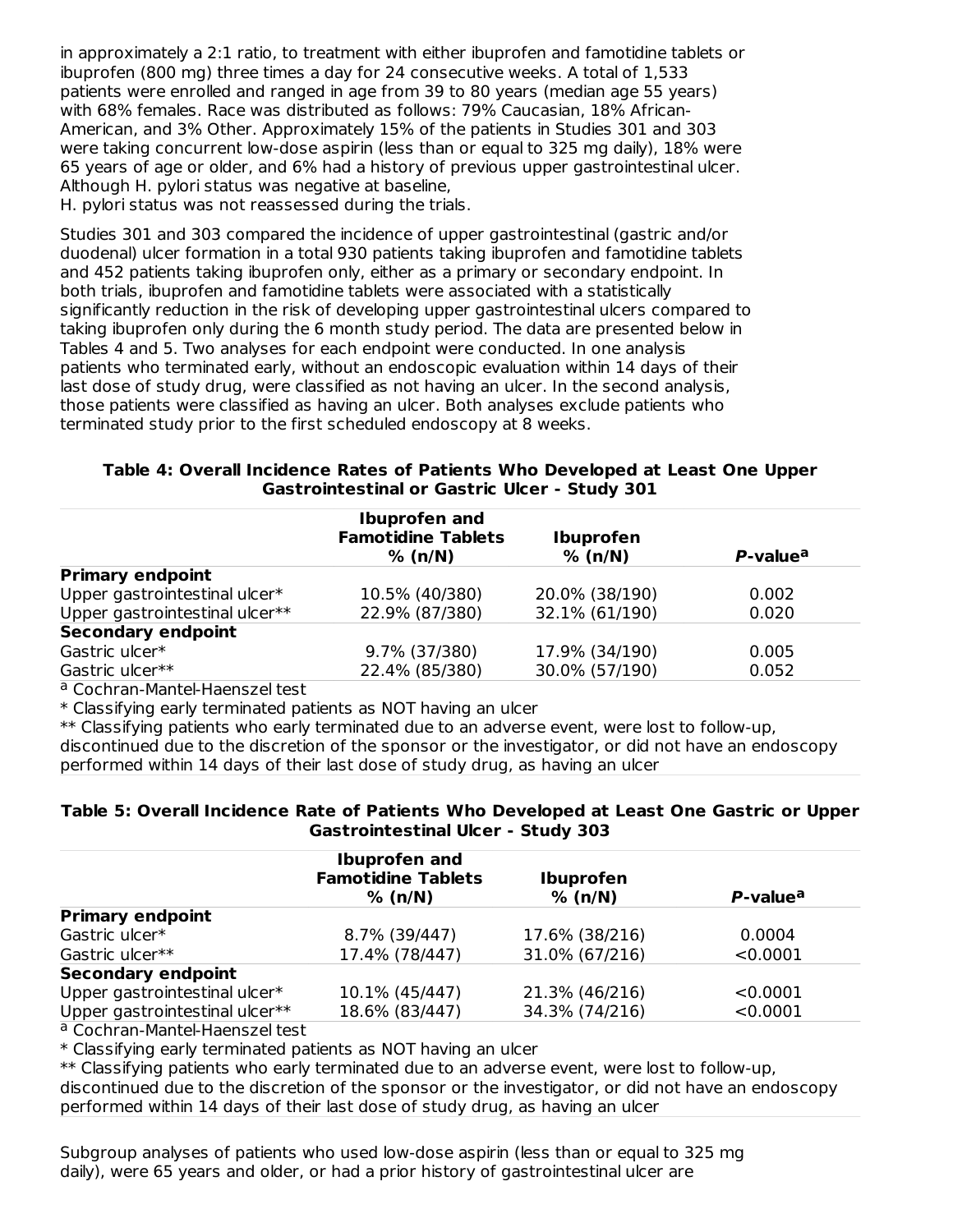summarized as follows:

Of the 1,022 patients in clinical studies of ibuprofen and famotidine tablets, 15% (213 patients) used low-dose aspirin and the results were consistent with the overall findings of the study. In these clinical studies 16% of patients who used low-dose aspirin who were treated with ibuprofen and famotidine tablets developed an upper gastrointestinal ulcer compared to 35% of those patients who received only ibuprofen.

The clinical trials primarily enrolled patients less than 65 years without a prior history of gastrointestinal ulcer. Of the 1,022 patients in clinical studies of ibuprofen and famotidine tablets, 18% (249 patients) were 65 years of age or older. In these clinical studies, 23% of patients 65 years of age and older who were treated with ibuprofen and famotidine tablets developed an upper gastrointestinal ulcer compared to 27% of those patients who received only ibuprofen [see Use in Specific Populations (8.5)].

Of the 1,022 patients in clinical studies of ibuprofen and famotidine tablets, 6% had a prior history of gastrointestinal ulcer. In these clinical studies, 25% of patients with a prior history of gastrointestinal ulcer who were treated with ibuprofen and famotidine tablets developed an upper gastrointestinal ulcer compared to 24% of those patients who received only ibuprofen.

### **16 HOW SUPPLIED/STORAGE AND HANDLING**

Ibuprofen and famotidine tablets, 800 mg/26.6 mg, are light blue to blue, oval, biconvex, film-coated tablet imprinted with TEVA 8107 on one side and plain on the other side and supplied as:

| <b>NDC Number</b> | Size                 |
|-------------------|----------------------|
| 0093-8107-98      | Bottle of 90 tablets |

### **Storage**

Store at 25°C (77°F); excursions permitted to 15° to 30°C (59° to 86°F) [see USP Controlled Room Temperature].

Dispense in a tight, light-resistant container as defined in the USP.

## **17 PATIENT COUNSELING INFORMATION**

Advise the patient to read the FDA-approved patient labeling (Medication Guide).

Inform patients, families, or caregivers of the following before initiating therapy with ibuprofen and famotidine tablets and periodically during the course of ongoing therapy.

#### Cardiovascular Thrombotic Events

Advise patients to be alert for the symptoms of cardiovascular thrombotic events, including chest pain, shortness of breath, weakness, or slurring of speech, and to report any of these symptoms to their health care provider immediately [see Warnings] and Precautions (5.1)].

### Gastrointestinal Bleeding, Ulceration, and Perforation

Advise patients to report symptoms of ulcerations and bleeding, including epigastric pain, dyspepsia, melena, and hematemesis to their health care provider. In the setting of concomitant use of low-dose aspirin for cardiac prophylaxis, inform patients of the increased risk for and the signs and symptoms of GI bleeding [see Warnings and Precautions (5.2)].

### **Hepatotoxicity**

Inform patients of the warning signs and symptoms of hepatotoxicity (e.g., nausea, fatigue, lethargy, pruritus, jaundice, right upper quadrant tenderness, and "flu-like" symptoms). If these occur, instruct patients to stop ibuprofen and famotidine tablets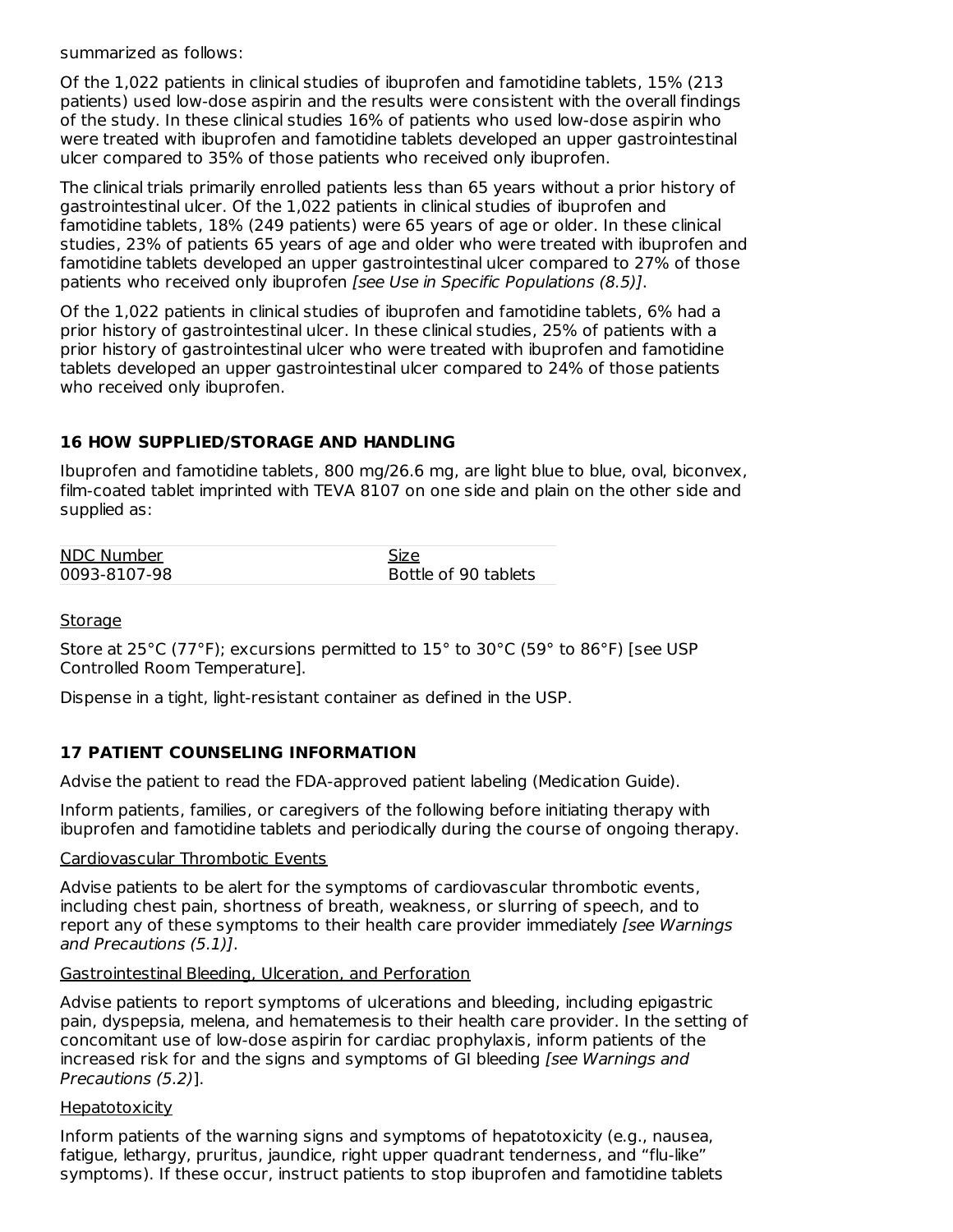and seek immediate medical therapy [see Warnings and Precautions (5.4)].

#### Heart Failure and Edema

Advise patients to be alert for the symptoms of congestive heart failure including shortness of breath, unexplained weight gain, or edema and to contact their health care provider if such symptoms occur [see Warnings and Precautions (5.6)].

#### Anaphylactic Reactions

Inform patients of the signs of an anaphylactic reaction (e.g., difficulty breathing, swelling of the face or throat). Instruct patients to seek immediate emergency help if these occur [see Contraindications (4), Warnings and Precautions (5.8)].

#### Serious Skin Reactions, including DRESS

Advise patients to stop taking ibuprofen and famotidine tablets immediately if they develop any type of rash or fever and contact their health care provider as soon as possible [see Warnings and Precautions (5.11, 5.12)].

#### Infertility

Advise females of reproductive potential who desire pregnancy that NSAIDs, including ibuprofen and famotidine tablets, may be associated with a reversible delay in ovulation [see Use in Specific Populations (8.3)].

### Fetal Toxicity

Inform pregnant women to avoid use of ibuprofen and famotidine tablets and other NSAIDs starting at 30 weeks gestation because of the risk of the premature closure of the fetal ductus arteriosus. If treatment with ibuprofen and famotidine tablets is needed for a pregnant woman between about 20 to 30 weeks gestation, advise her that she may need to be monitored for oligohydramnios [see Warnings and Precautions (5.13) and Use in Specific Populations (8.1)].

#### Avoid Concomitant Use of NSAIDs

Inform patients that the concomitant use of ibuprofen and famotidine tablets with other NSAIDs or salicylates (e.g., diflunisal, salsalate) is not recommended due to the increased risk of gastrointestinal toxicity, and little or no increase in efficacy [see Warnings and Precautions (5.2, 5.17), Drug Interactions (7)]. Alert patients that NSAIDs may be present in the "over the counter" medications for treatment of colds, fever or insomnia.

#### Use of NSAIDs and Low-Dose Aspirin

Inform patients not to use low-dose aspirin concomitantly with ibuprofen and famotidine tablets until they talk to their health care provider [see Drug Interactions (7)].

#### Nephrotoxicity

Patients should be monitored for development of nephrotoxicity (e.g., azotemia, hypertension, and /or proteinuria). If these patients should be instructed to stop therapy and seek immediate medical therapy.

#### Creatinine Clearance

Ibuprofen and famotidine tablets are not recommended in patients with creatinine clearance less than 50 mL/min because of seizures, delirium, coma and other CNS effect.

#### Taking Ibuprofen and Famotidine Tablets

Inform patients that ibuprofen and famotidine tablets should be swallowed whole, and should not be cut to supply a lower dose. Advise patient not to chew, divide, or crush tablets [see Dosage and Administration (2)].

Patients should be instructed that if a dose is missed, it should be taken as soon as possible. However, if the next scheduled dose is due, the patient should not take the missed dose, and should be instructed to take the next dose on time. Patients should be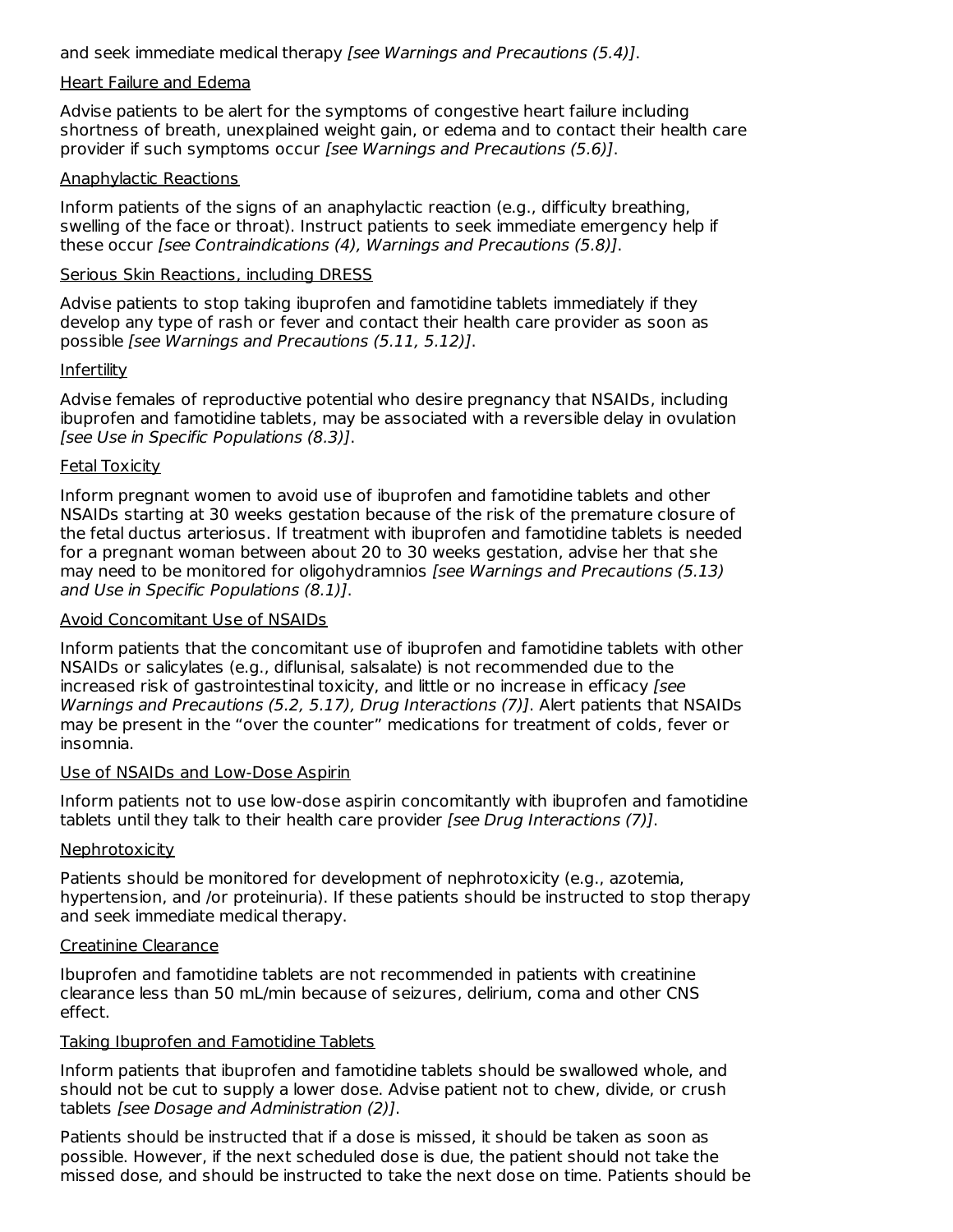instructed not to take 2 doses at one time to make up for a missed dose.

Dispense with Medication Guide available at: www.tevausa.com/medguides

Manufactured In Canada By: **Teva Canada Limited** Toronto, Canada M1B 2K9

Manufactured For: **Teva Pharmaceuticals** Parsippany, NJ 07054

Rev. A 12/2021

#### **MEDICATION GUIDE**

Dispense with Medication Guide available at: www.tevausa.com/medguides

| Ibuprofen (eye" bue proe' fen) and Famotidine (fa moe' ti deen)<br>Tablets, for oral use                                                                                                                                                                                                                                                                                                                                                                                                                                                                       |                                                                                                                                                                  |  |  |  |  |
|----------------------------------------------------------------------------------------------------------------------------------------------------------------------------------------------------------------------------------------------------------------------------------------------------------------------------------------------------------------------------------------------------------------------------------------------------------------------------------------------------------------------------------------------------------------|------------------------------------------------------------------------------------------------------------------------------------------------------------------|--|--|--|--|
| tablets?                                                                                                                                                                                                                                                                                                                                                                                                                                                                                                                                                       | What is the most important information I should know about ibuprofen and famotidine                                                                              |  |  |  |  |
| Ibuprofen and famotidine tablets can cause serious side effects including:<br>. Increased risk of a heart attack or stroke that can lead to death. This risk may happen early in<br>treatment and may increase:<br>• with increasing doses of medicine containing NSAIDs<br>○ with longer use of medicine containing NSAIDs<br>Do not take ibuprofen and famotidine tablets right before or after a heart surgery called<br>a "coronary artery bypass graft (CABG)."<br>Avoid taking ibuprofen and famotidine tablets after a recent heart attack, unless your |                                                                                                                                                                  |  |  |  |  |
| if you take ibuprofen and famotidine tablets after a recent heart attack.                                                                                                                                                                                                                                                                                                                                                                                                                                                                                      | healthcare provider tells you to. You may have an increased risk of another heart attack                                                                         |  |  |  |  |
| from the mouth to the stomach), stomach and intestines:<br>• anytime during use                                                                                                                                                                                                                                                                                                                                                                                                                                                                                | • Increased risk of bleeding, ulcers, and tears (perforation) of the esophagus (tube leading<br>$\circ$ without warning symptoms<br>$\circ$ that may cause death |  |  |  |  |
| The risk of getting an ulcer or bleeding increases with:                                                                                                                                                                                                                                                                                                                                                                                                                                                                                                       |                                                                                                                                                                  |  |  |  |  |
| • past history of stomach ulcers, or stomach or<br>intestinal bleeding with the use of NSAIDs                                                                                                                                                                                                                                                                                                                                                                                                                                                                  | <sup>o</sup> smoking<br>∘ drinking alcohol                                                                                                                       |  |  |  |  |
| ○ taking medicines called "corticosteroids",<br>anticoagulants",<br>"SSRIs", or "SNRIs"                                                                                                                                                                                                                                                                                                                                                                                                                                                                        | • older age<br>∘ poor health                                                                                                                                     |  |  |  |  |
| increasing doses of NSAIDs<br>$\circ$                                                                                                                                                                                                                                                                                                                                                                                                                                                                                                                          | • advanced liver disease                                                                                                                                         |  |  |  |  |
| longer use of NSAIDs<br>$\circ$                                                                                                                                                                                                                                                                                                                                                                                                                                                                                                                                | bleeding problems<br>$\circ$                                                                                                                                     |  |  |  |  |

#### **You should take ibuprofen and famotidine tablets exactly as prescribed, at the lowest dose possible and for the shortest time needed.**

#### **Ibuprofen and famotidine tablets contain a non-steroidal anti-inflammatory drug NSAID (ibuprofen).**

**Do not** use ibuprofen and famotidine tablets with other medicines to lessen pain or fever or with other medicines for colds or sleeping problems without talking to your healthcare provider first, because they may contain an NSAID also.

# **Ibuprofen and famotidine tablets may help your acid-related symptoms, but you could still**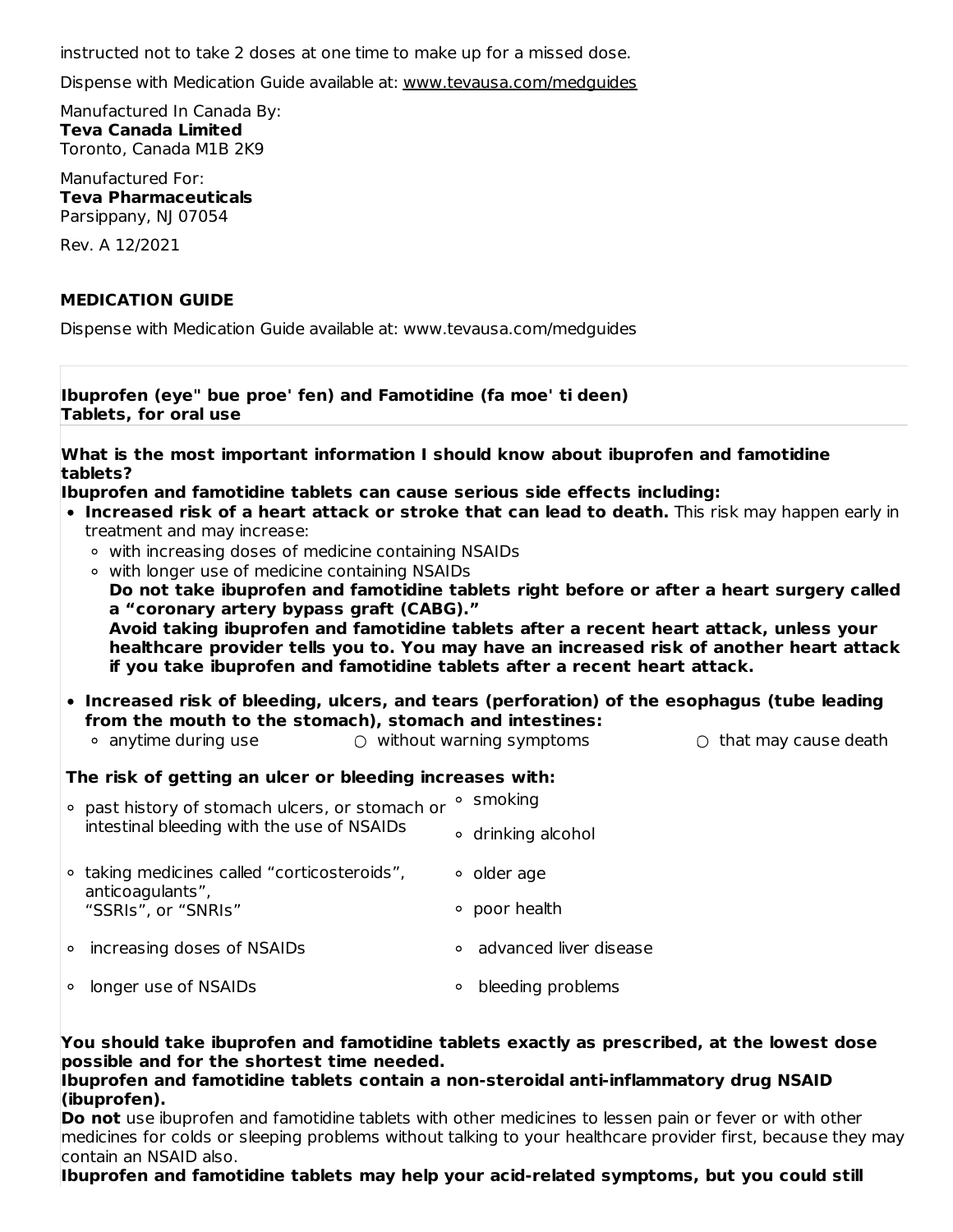### **What are ibuprofen and famotidine tablets?**

Ibuprofen and famotidine tablets are a prescription medicine used to:

- relieve the signs and symptoms of rheumatoid arthritis and osteoarthritis.
- decrease the risk of developing ulcers of the stomach and upper intestines (upper gastrointestinal ulcers) in people taking ibuprofen for rheumatoid arthritis and osteoarthritis.

It is not known if ibuprofen and famotidine tablets are safe and effective in children.

#### **Do not take ibuprofen and famotidine tablets:**

- if you are allergic to ibuprofen, famotidine, any other histamine  $\mathsf{H}_2$ -receptor blocker, or any of the ingredients in ibuprofen and famotidine tablets. See the end of this Medication Guide for a complete list of ingredients.
- if you have had an asthma attack, hives, or other allergic reaction with aspirin or any other NSAIDs.
- right before or after heart bypass surgery.

#### **Before taking ibuprofen and famotidine tablets, tell your healthcare provider about all of your medical conditions, including if you:**

- have liver or kidney problems.
- have high blood pressure.
- have heart problems.
- have asthma.
- have bleeding problems.
- are pregnant or plan to become pregnant. Taking ibuprofen and famotidine tablets at about 20 weeks of pregnancy or later may harm your unborn baby. If you need to take ibuprofen and famotidine tablets when you are between 20 and 30 weeks of pregnancy, your healthcare provider may need to monitor the amount of fluid in your womb around your baby. **You should not take ibuprofen and famotidine tablets after about 30 weeks of pregnancy.**
- are breastfeeding or plan to breast feed. Ibuprofen and famotidine can pass into your breast milk. Talk to your healthcare provider about the best way to feed your baby if you take ibuprofen and famotidine tablets.

**Tell your healthcare provider about all of the medicines you take, including prescription and over-the-counter medicines, vitamins and herbal supplements.** Ibuprofen and famotidine tablets and some other medicines can interact with each other and cause serious side effects. **Do not start taking any new medicine without talking to your healthcare provider first.**

### **How should I take ibuprofen and famotidine tablets?**

- Take ibuprofen and famotidine tablets exactly as your healthcare provider tells you to take it.
- Your healthcare provider will tell you how many ibuprofen and famotidine tablets to take and when to take them.
- Do not change your dose or stop ibuprofen and famotidine tablets without first talking to your healthcare provider.
- Swallow ibuprofen and famotidine tablets whole with liquid. Do not split, chew, crush or dissolve the ibuprofen and famotidine tablet. Tell your healthcare provider if you cannot swallow the tablet whole. You may need a different medicine.
- If you forget to take your dose of ibuprofen and famotidine tablets, take it as soon as you remember. If it is almost time for your next dose, do not take the missed dose. Take the next dose on time. Do not take 2 doses at one time to make up for a missed dose.
- You should not take an ibuprofen tablet and famotidine tablet together instead of taking ibuprofen and famotidine tablets, because they will not work in the same way.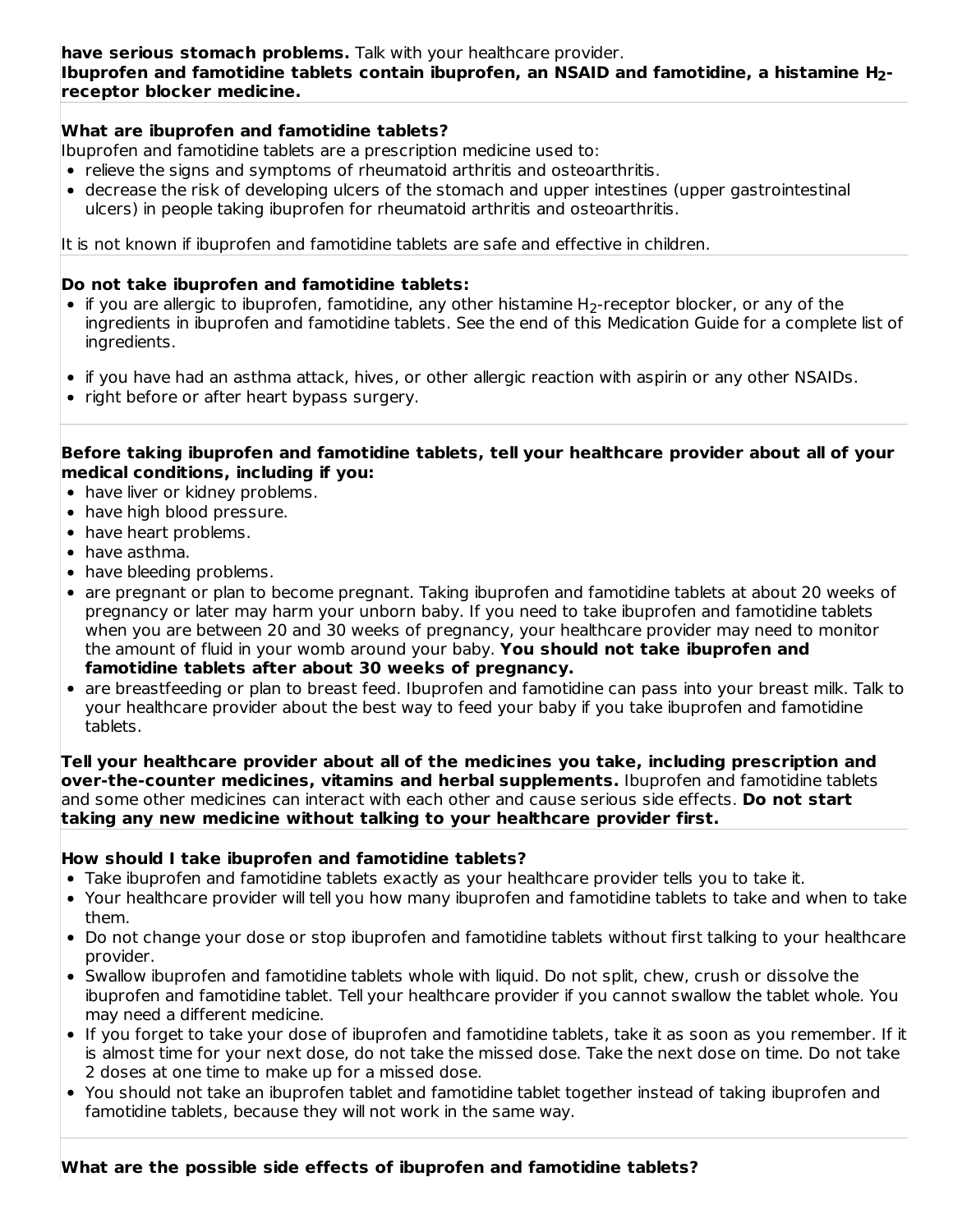#### **Ibuprofen and famotidine tablets can cause serious side effects, including: See "What is the most important information I should know about ibuprofen and famotidine tablets?**

- heart attack hidrogen and the settlem of the kidney problems including kidney failure  $\bullet$
- $\bullet$ stroke **life-threatening allergic reactions**

 $\bullet$ 

- liver problems including liver failure **and the settima attacks in people who have asthma**  $\bullet$
- new or worse high blood pressure **light is a vertice** life-threatening skin reactions
	- heart failure low red blood cells (anemia)

**Other side effects of ibuprofen and famotidine tablets include:** stomach pain, constipation, diarrhea, gas, heartburn, nausea, vomiting, and dizziness.

## **Get emergency help right away if you get any of the following symptoms:**

- shortness of breath slurred speech  $\bullet$
- chest pain swelling of the face or throat
- weakness in one part or side of your body

**Stop taking ibuprofen and famotidine tablets and call your healthcare provider right away if you get any of the following symptoms:**

| $\bullet$ | nausea                            | • vomit blood                                                                 |
|-----------|-----------------------------------|-------------------------------------------------------------------------------|
|           | • more tired or weaker than usual | • there is blood in your bowel movement or it is black<br>and sticky like tar |

- diarrhea **unusual weight gain**  $\bullet$
- 

 $\bullet$ 

- itching skin rash or blisters with fever
- your skin or eyes look yellow sawelling of the arms, legs, hands, and feet
- indigestion or stomach pain  $\bullet$
- flu-like symptoms  $\bullet$

#### **If you take too many ibuprofen and famotidine tablets, call your poison control center at 1- 800-222-1222.**

These are not all the possible side effects of ibuprofen and famotidine tablets. Call your doctor for medical advice about side effects. You may report side effects to FDA at 1-800-FDA-1088.

### **Other information about NSAIDs**

- Aspirin is an NSAID but it does not increase the chance of a heart attack. Aspirin can cause bleeding in the brain, stomach, and intestines. Aspirin can also cause ulcers in the stomach and intestines.
- Some NSAIDs are sold in lower doses without a prescription (over-the-counter). Talk to your healthcare provider before using over-the-counter NSAIDs for more than 10 days.

### **General information about the safe and effective use of ibuprofen and famotidine tablets**

Medicines are sometimes prescribed for purposes other than those listed in a Medication Guide. Do not use ibuprofen and famotidine tablets for a condition for which they were not prescribed. Do not give ibuprofen and famotidine tablets to other people, even if they have the same symptoms that you have. It may harm them.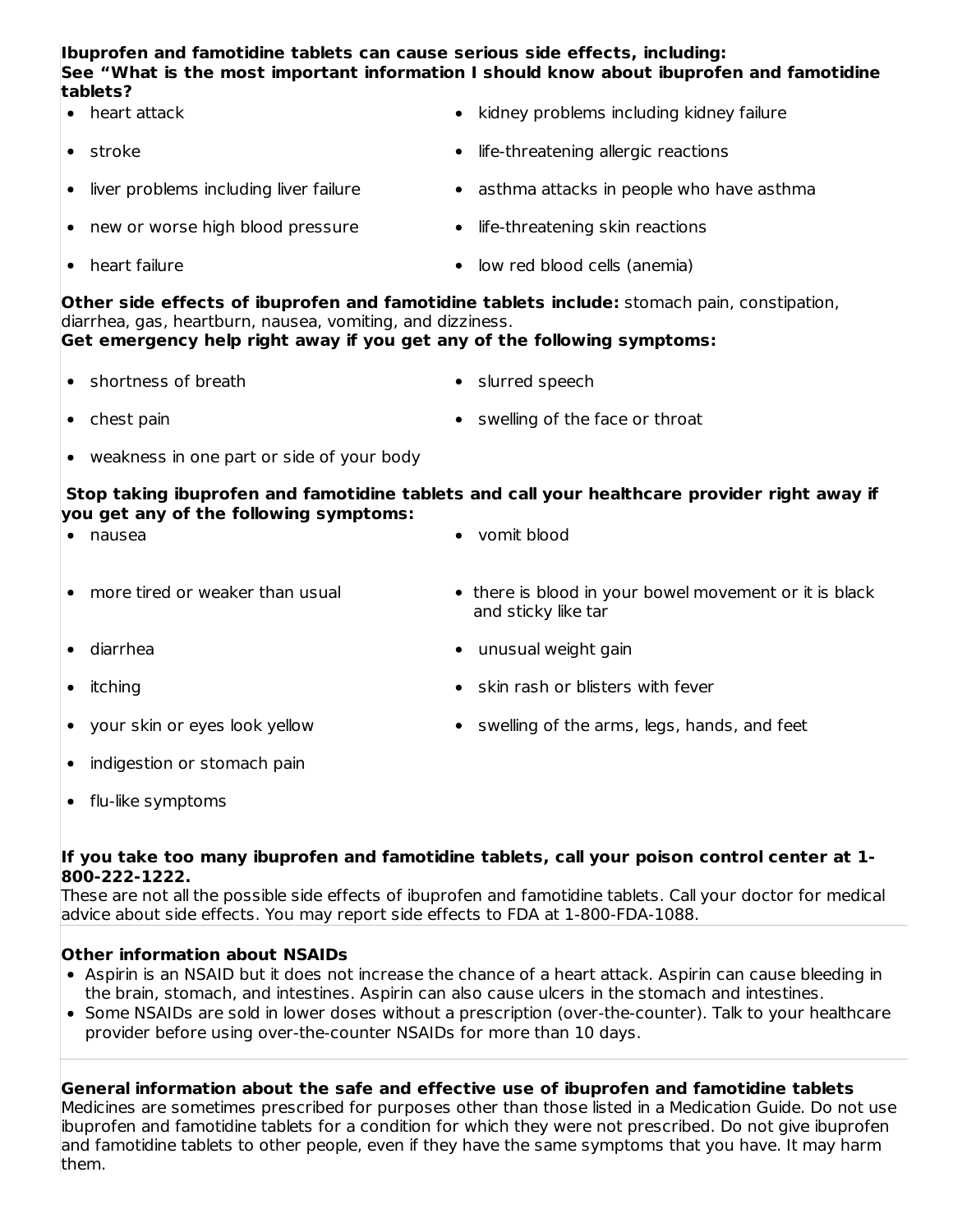You can ask your pharmacist or healthcare provider for information about NSAIDs that is written for health professionals.

# **What are the ingredients in ibuprofen and famotidine tablets?**

**Active ingredients:** ibuprofen and famotidine

**Inactive ingredients:** colloidal silicon dioxide, croscarmellose sodium, FD&C Blue #2/Indigo Carmine Aluminum Lake, hypromellose 2910, lactose monohydrate, magnesium stearate, microcrystalline cellulose, polyvinyl alcohol-part hydrolyzed, polyethylene glycol 400, polyethylene glycol 3350, polyethylene glycol 8000, talc, and titanium dioxide. The imprinting ink contains ammonium hydroxide, iron oxide black, propylene glycol, and shellac.

Manufactured In Canada By: **Teva Canada Limited,** Toronto, Canada M1B 2K9 Manufactured For: **Teva Pharmaceuticals,** Parsippany, NJ 07054 For more information, call Teva at 1-888-838-2872.

This Medication Guide has been approved by the U.S. Food and Drug Administration. Rev. A 12/2021

# **PACKAGE LABEL.PRINCIPAL DISPLAY PANEL**

NDC 0093-8107-98

Ibuprofen and Famotidine Tablets

800 mg/26.6 mg

PHARMACIST: Dispense the accompanying Medication Guide to each patient.

Rx only

90 Tablets



| <b>IBUPROFEN AND FAMOTIDINE</b><br>libuprofen and famotidine tablet, film coated |                         |                           |               |  |
|----------------------------------------------------------------------------------|-------------------------|---------------------------|---------------|--|
|                                                                                  |                         |                           |               |  |
| <b>Product Information</b>                                                       |                         |                           |               |  |
| <b>Product Type</b>                                                              | HUMAN PRESCRIPTION DRUG | <b>Item Code (Source)</b> | NDC:0093-8107 |  |
| <b>Route of Administration</b>                                                   | ORAL                    |                           |               |  |
|                                                                                  |                         |                           |               |  |
|                                                                                  |                         |                           |               |  |